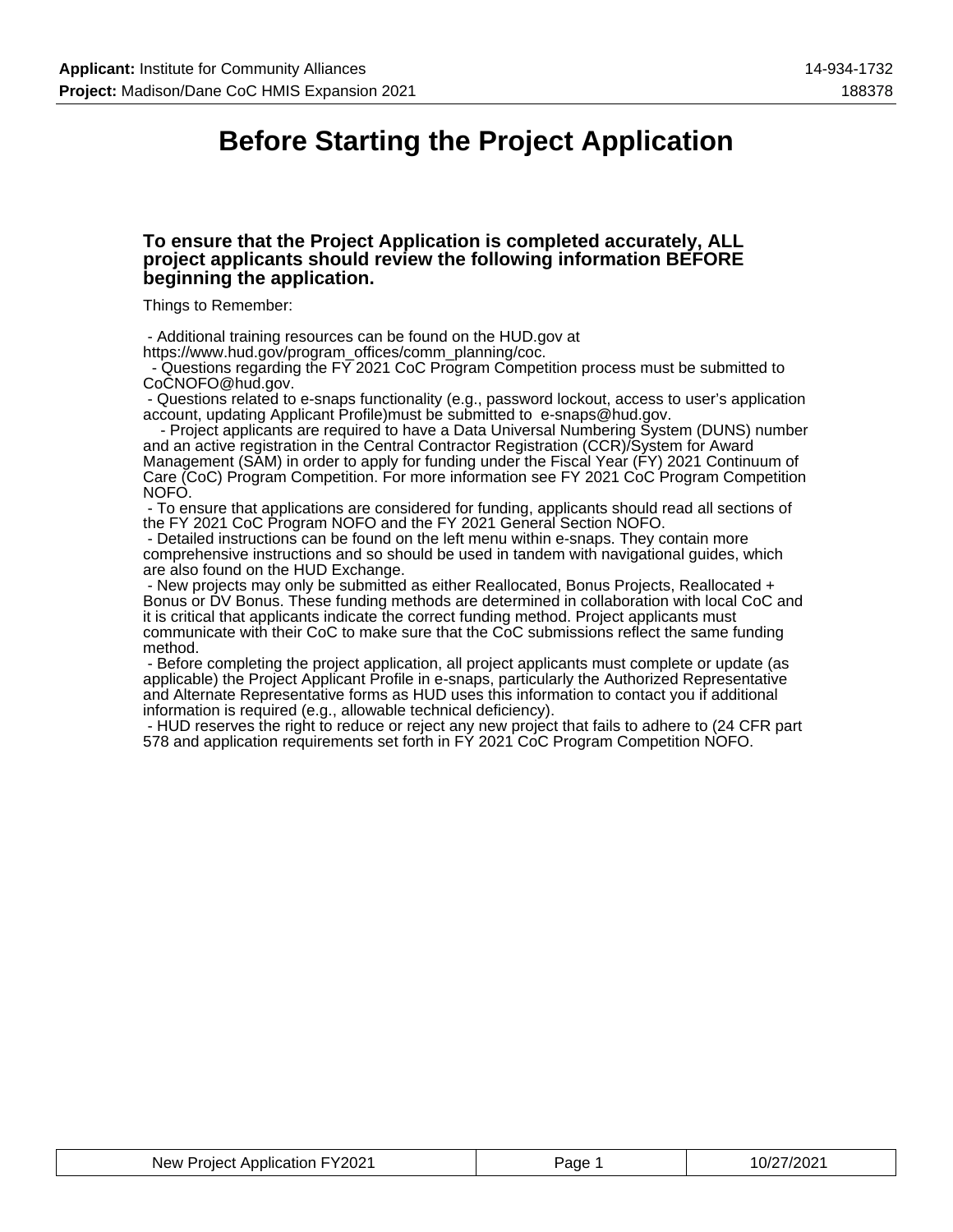## **1A. SF-424 Application Type**

| 1. Type of Submission:                          |  |
|-------------------------------------------------|--|
| 2. Type of Application: New Project Application |  |
| If Revision, select appropriate letter(s):      |  |
| If "Other", specify:                            |  |
| 3. Date Received: 10/27/2021                    |  |
| 4. Applicant Identifier:                        |  |
| a. Federal Entity Identifier:                   |  |
| 5. Federal Award Identifier:                    |  |
| 6. Date Received by State:                      |  |
| <b>7. State Application Identifier:</b>         |  |

| New Project Application FY2021 | Page | 10/27/2021<br>. .<br>_____ |
|--------------------------------|------|----------------------------|
|--------------------------------|------|----------------------------|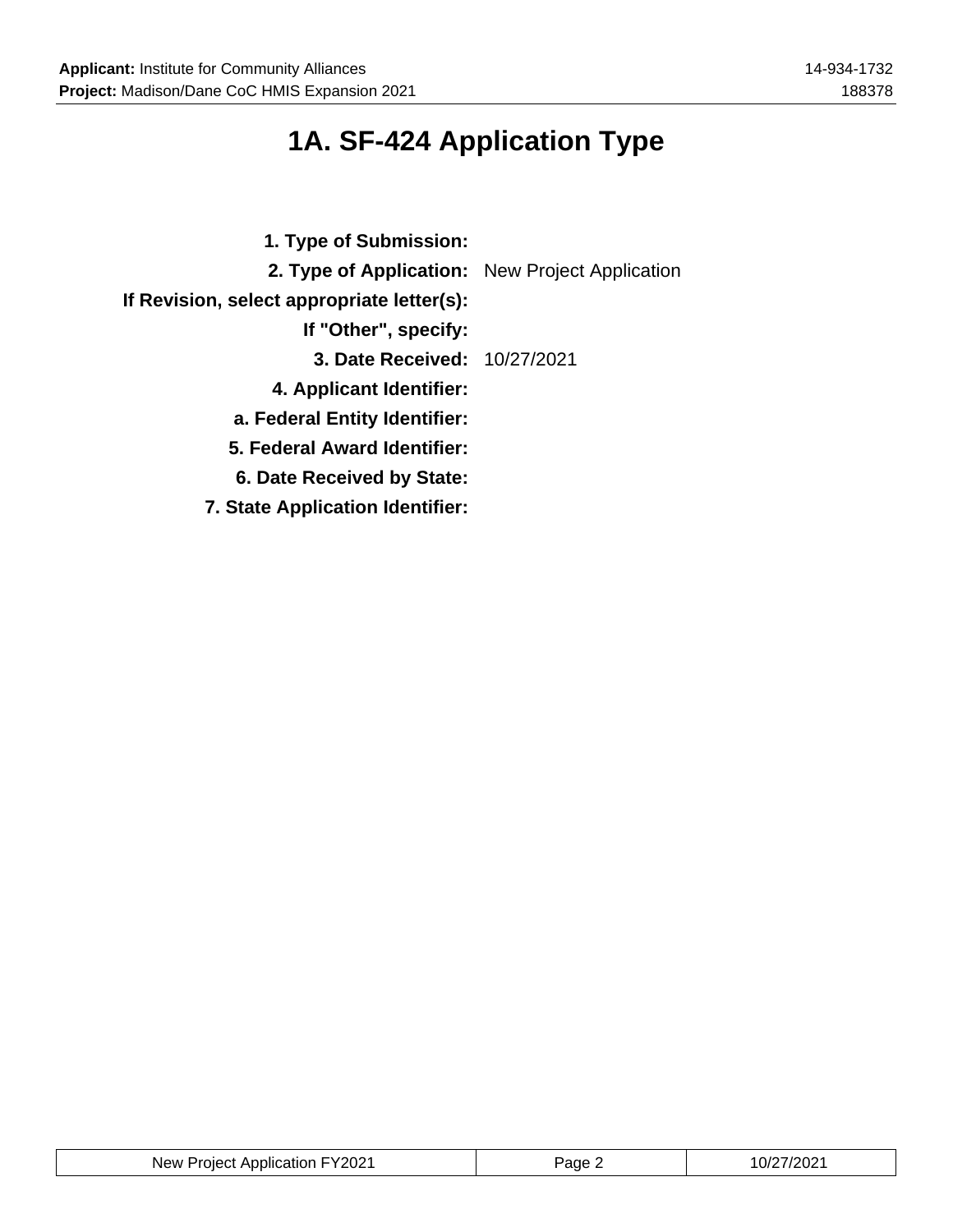## **1B. SF-424 Legal Applicant**

## **8. Applicant**

**a. Legal Name:** Institute for Community Alliances

**b. Employer/Taxpayer Identification Number** 42-1352902 **(EIN/TIN):**

| c. Organizational DUNS:                                              | 149341732                                  | PLUS 4: |  |
|----------------------------------------------------------------------|--------------------------------------------|---------|--|
|                                                                      |                                            |         |  |
| d. Address                                                           |                                            |         |  |
|                                                                      | Street 1: 1111 9th Street                  |         |  |
|                                                                      | <b>Street 2: Suite 380</b>                 |         |  |
|                                                                      | <b>City: Des Moines</b>                    |         |  |
| <b>County: Polk</b>                                                  |                                            |         |  |
| State: lowa                                                          |                                            |         |  |
|                                                                      | <b>Country: United States</b>              |         |  |
| Zip / Postal Code: 50314                                             |                                            |         |  |
|                                                                      |                                            |         |  |
| e. Organizational Unit (optional)                                    |                                            |         |  |
| <b>Department Name:</b>                                              |                                            |         |  |
| <b>Division Name:</b>                                                |                                            |         |  |
|                                                                      |                                            |         |  |
| f. Name and contact information of person to<br>be                   |                                            |         |  |
| contacted on matters involving this<br>application                   |                                            |         |  |
| Prefix:                                                              | Ms.                                        |         |  |
| <b>First Name: Julie</b>                                             |                                            |         |  |
| Middle Name: Ann                                                     |                                            |         |  |
| Last Name: Eberbach                                                  |                                            |         |  |
| Suffix:                                                              |                                            |         |  |
|                                                                      | <b>Title:</b> Associate Executive Director |         |  |
| <b>Organizational Affiliation:</b> Institute for Community Alliances |                                            |         |  |
| Telephone Number: (515) 246-6643                                     |                                            |         |  |
|                                                                      |                                            |         |  |

| New Project Application FY2021 | Page : | 10/27/2021 |
|--------------------------------|--------|------------|
|--------------------------------|--------|------------|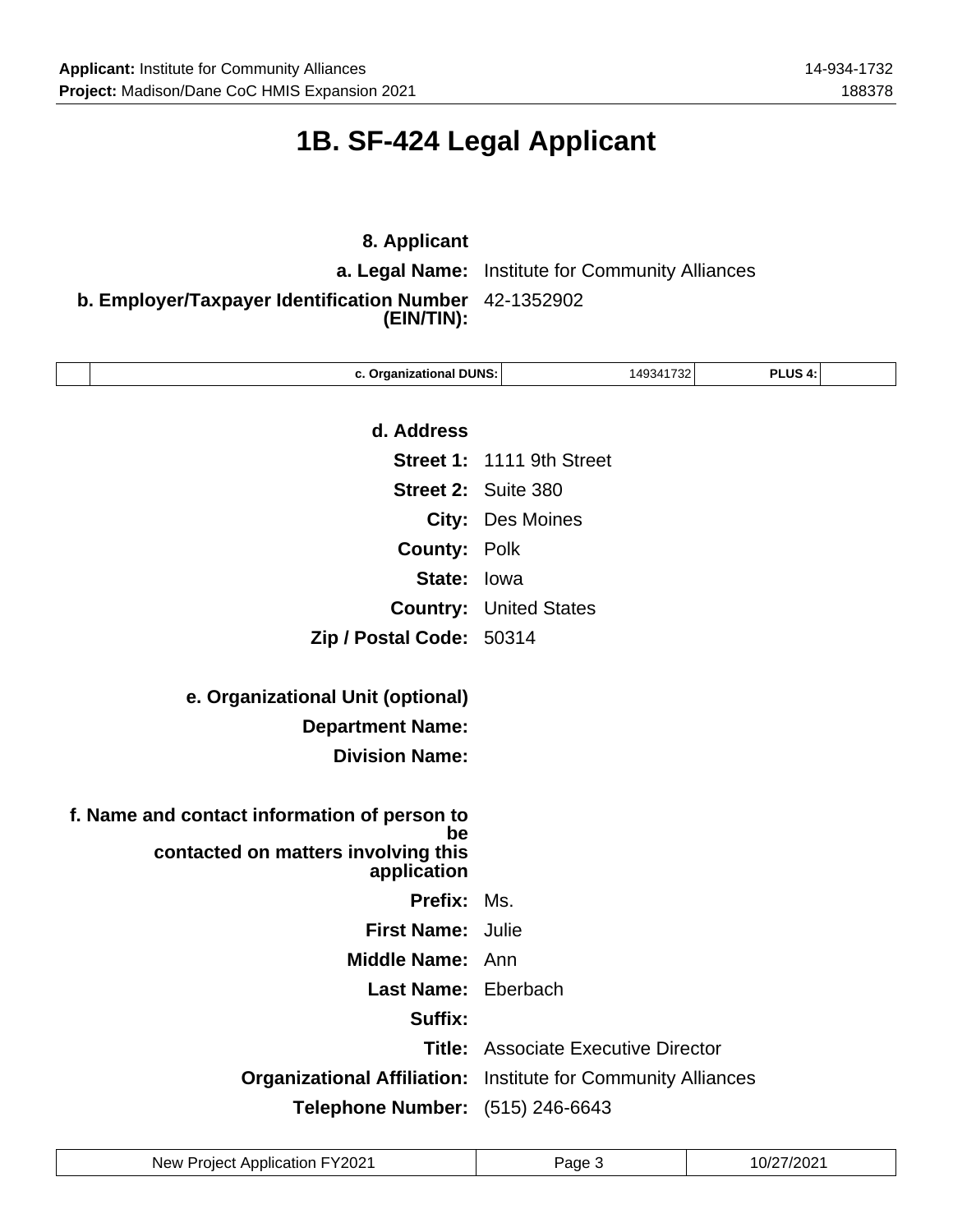## **Extension:**

| <b>Fax Number:</b> (515) 246-6637            |
|----------------------------------------------|
| <b>Email:</b> julie.eberbach@icalliances.org |

| New Project Application FY2021 | Page 4 | 10/27/2021 |
|--------------------------------|--------|------------|
|--------------------------------|--------|------------|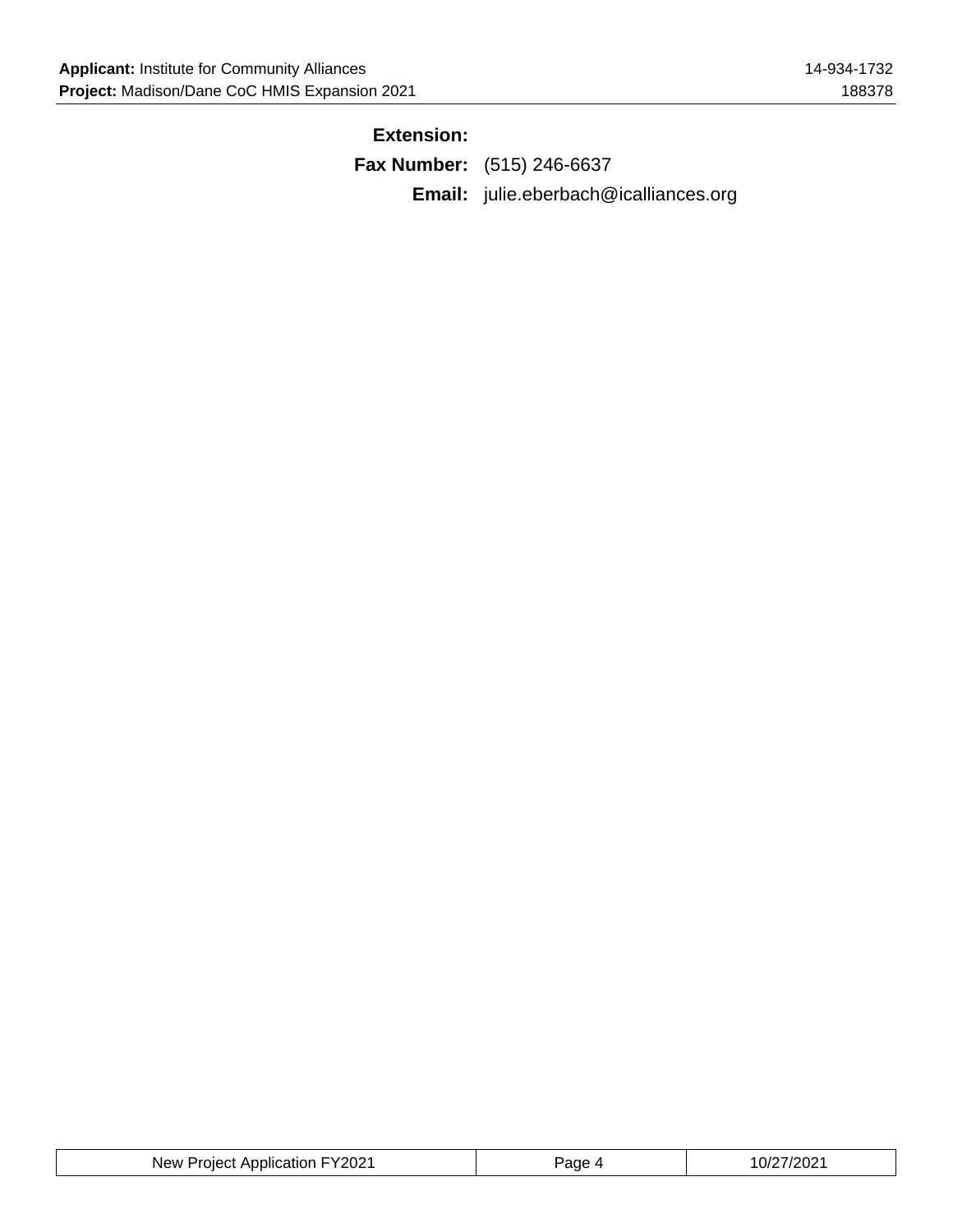## **1C. SF-424 Application Details**

|                                                                  | <b>9. Type of Applicant:</b> M. Nonprofit with 501C3 IRS Status         |  |
|------------------------------------------------------------------|-------------------------------------------------------------------------|--|
|                                                                  | 10. Name of Federal Agency: Department of Housing and Urban Development |  |
| 11. Catalog of Federal Domestic Assistance CoC Program<br>Title: |                                                                         |  |
| CFDA Number: 14.267                                              |                                                                         |  |
| 12. Funding Opportunity Number: FR-6500-N-25                     |                                                                         |  |
|                                                                  | <b>Title: Continuum of Care Homeless Assistance</b><br>Competition      |  |
| <b>13. Competition Identification Number:</b>                    |                                                                         |  |

**Title:**

| FY2021<br>: Application<br><b>New</b><br>Project<br>______ | Pane | ∼U∠ |
|------------------------------------------------------------|------|-----|
|                                                            |      |     |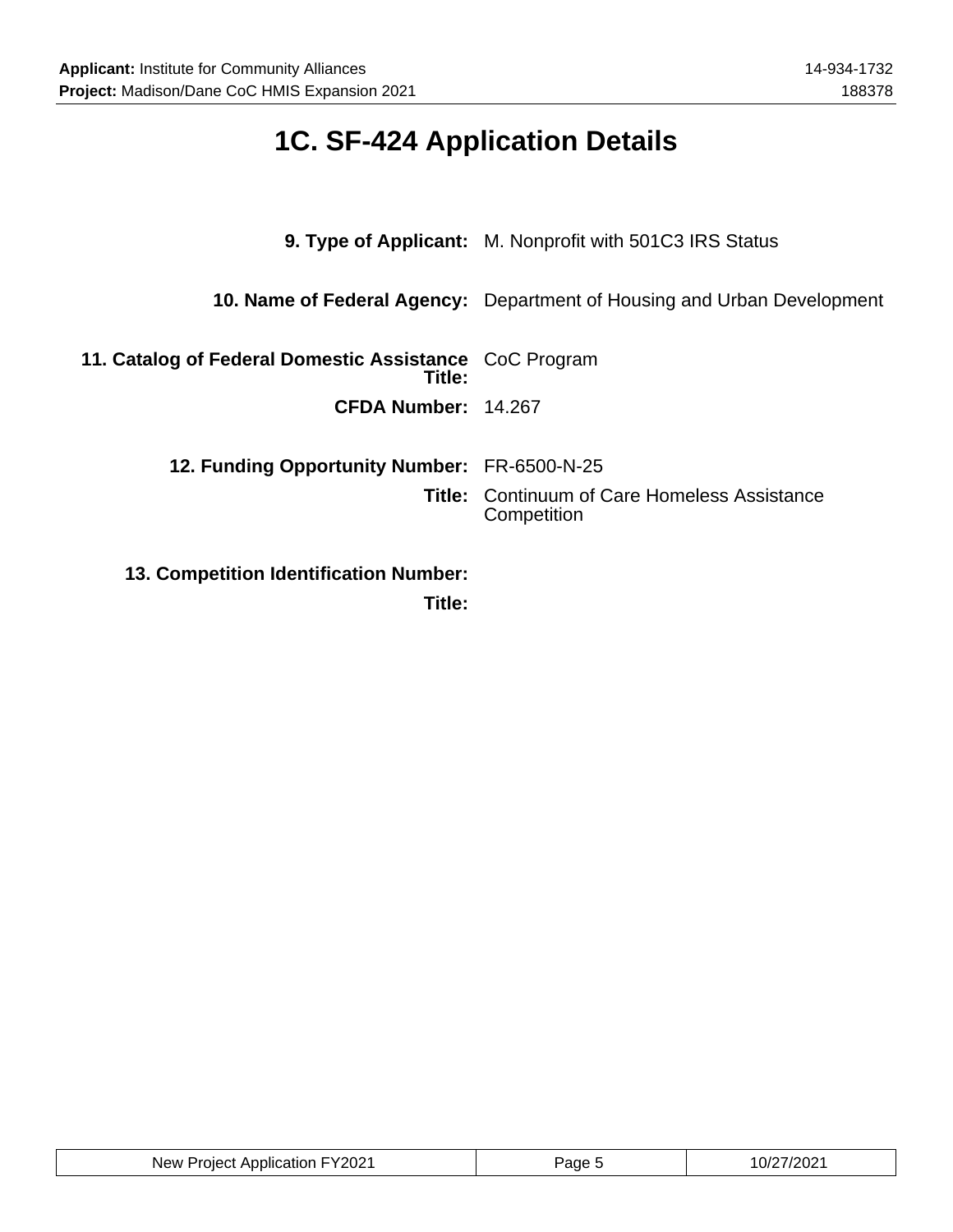## **1D. SF-424 Congressional District(s)**

| 14. Area(s) affected by the project (state(s) Wisconsin<br>only):<br>(for multiple selections hold CTRL key) |                                                                                                                                                                                                                                                                                               |
|--------------------------------------------------------------------------------------------------------------|-----------------------------------------------------------------------------------------------------------------------------------------------------------------------------------------------------------------------------------------------------------------------------------------------|
| 15. Descriptive Title of Applicant's Project: Madison/Dane CoC HMIS Expansion 2021                           |                                                                                                                                                                                                                                                                                               |
| 16. Congressional District(s):                                                                               |                                                                                                                                                                                                                                                                                               |
|                                                                                                              | <b>16a. Applicant:</b> MO-001, MN-008, MN-007, MN-006, MN-005,<br>MN-004, MN-003, MN-002, AK-000, MN-001,<br>VT-000, MO-008, MO-006, MO-007, WI-004,<br>MO-004, WI-003, MO-005, WI-002, MO-003, WI-<br>001, WI-005, WI-006, WI-007, WI-008, WY-000,<br>IL-016, IA-003, IA-004, IA-001, IA-002 |
| 16b. Project: WI-002<br>(for multiple selections hold CTRL key)                                              |                                                                                                                                                                                                                                                                                               |
| 17. Proposed Project                                                                                         |                                                                                                                                                                                                                                                                                               |
| a. Start Date: 10/01/2022                                                                                    |                                                                                                                                                                                                                                                                                               |
| <b>b. End Date: 09/30/2023</b>                                                                               |                                                                                                                                                                                                                                                                                               |
| 18. Estimated Funding (\$)                                                                                   |                                                                                                                                                                                                                                                                                               |
| a. Federal:                                                                                                  |                                                                                                                                                                                                                                                                                               |
| b. Applicant:                                                                                                |                                                                                                                                                                                                                                                                                               |
| c. State:                                                                                                    |                                                                                                                                                                                                                                                                                               |
| d. Local:                                                                                                    |                                                                                                                                                                                                                                                                                               |
| e. Other:                                                                                                    |                                                                                                                                                                                                                                                                                               |
| f. Program Income:                                                                                           |                                                                                                                                                                                                                                                                                               |
| g. Total:                                                                                                    |                                                                                                                                                                                                                                                                                               |

| FY2021<br>New Project Application | aue | /202<br>. <i></i> |
|-----------------------------------|-----|-------------------|
|-----------------------------------|-----|-------------------|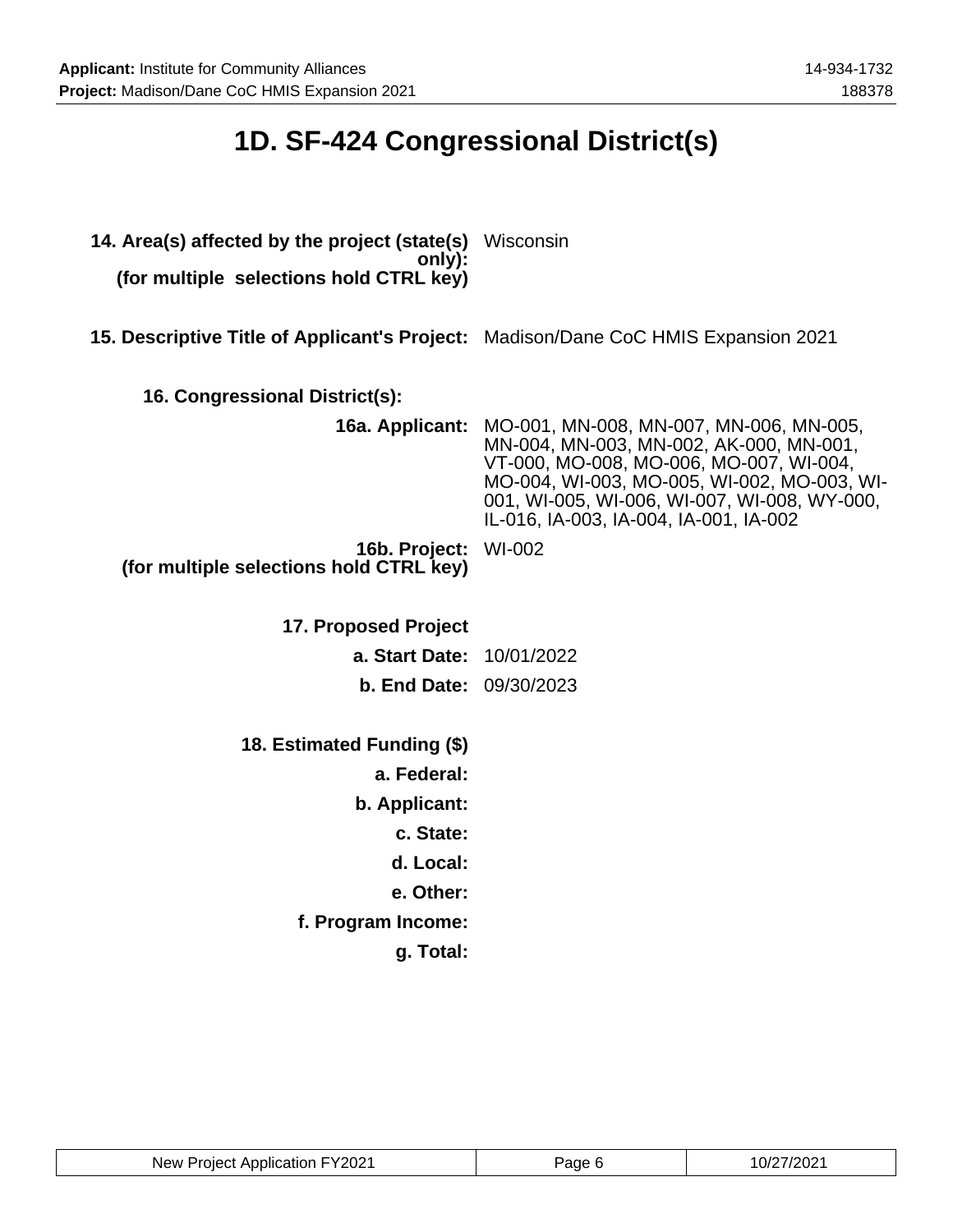## **1E. SF-424 Compliance**

**If "YES", enter the date this application was made available to the State for review:**

**20. Is the Applicant delinquent on any Federal** No **debt?**

**If "YES," provide an explanation:**

**19. Is the Application Subject to Review By** b. Program is subject to E.O. 12372 but has not **State Executive Order 12372 Process?** been selected by the State for review.

| New Project Application FY2021 | Page | 10/27/2021 |
|--------------------------------|------|------------|
|--------------------------------|------|------------|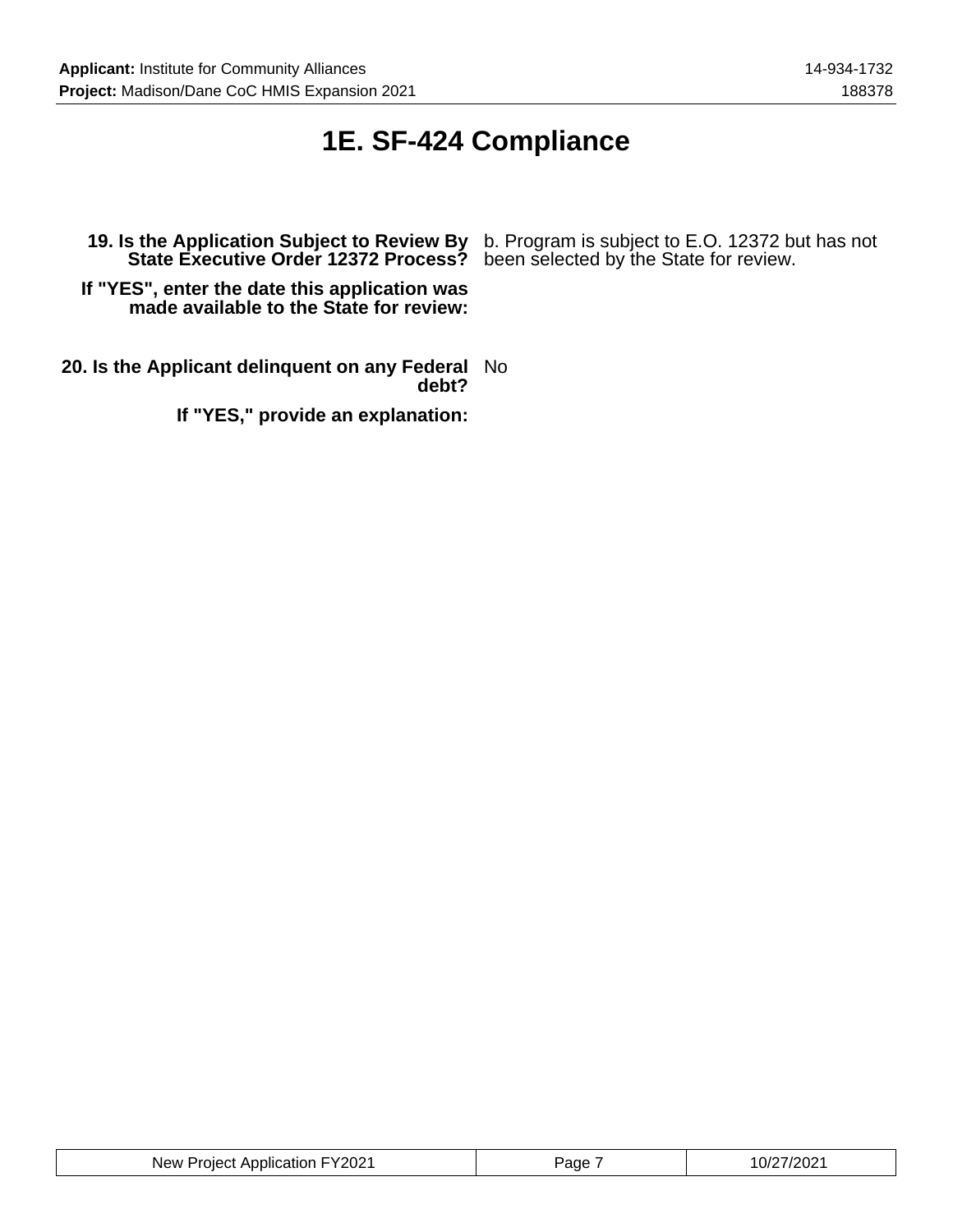## **1F. SF-424 Declaration**

**By signing and submitting this application, I certify (1) to the statements contained in the list of certifications\*\* and (2) that the statements herein are true, complete, and accurate to the best of my knowledge. I also provide the required assurances\*\* and agree to comply with any resulting terms if I accept an award. I am aware that any false, fictitious, or fraudulent statements or claims may subject me to criminal, civil, or administrative penalties. (U.S. Code, Title 218, Section 1001)**

**I AGREE:** X

**21. Authorized Representative**

| Prefix: Mr.                                                       |                                                                                       |
|-------------------------------------------------------------------|---------------------------------------------------------------------------------------|
| <b>First Name: David</b>                                          |                                                                                       |
| <b>Middle Name: Alan</b>                                          |                                                                                       |
| <b>Last Name: Discher</b>                                         |                                                                                       |
| Suffix:                                                           |                                                                                       |
|                                                                   | <b>Title:</b> Chief Executive Officer                                                 |
| <b>Telephone Number:</b> (515) 246-6643<br>(Format: 123-456-7890) |                                                                                       |
| (Format: 123-456-7890)                                            | <b>Fax Number:</b> (515) 246-6637                                                     |
|                                                                   | <b>Email:</b> julie.eberbach@icalliances.org                                          |
|                                                                   | Signature of Authorized Representative: Considered signed upon submission in e-snaps. |
| <b>Date Signed: 10/27/2021</b>                                    |                                                                                       |

| New Project Application FY2021 | Page 8 | 10/27/2021 |
|--------------------------------|--------|------------|
|--------------------------------|--------|------------|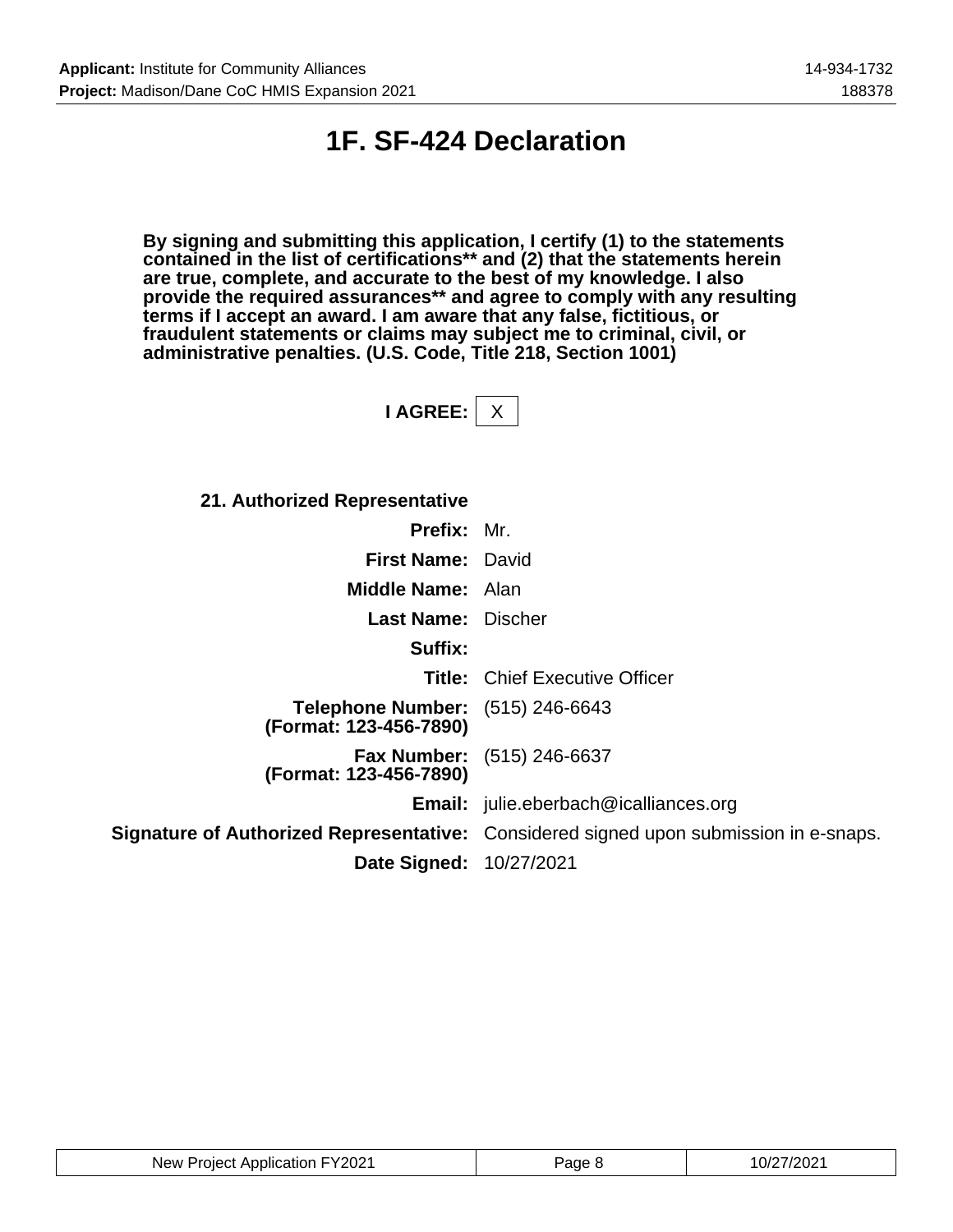## **1G. HUD 2880**

### **Applicant/Recipient Disclosure/Update Report - form HUD-2880 U.S. Department of Housing and Urban Development OMB Approval No. 2506-0214 (exp.02/28/2022)**

## **Applicant/Recipient Information**

## **1. Applicant/Recipient Name, Address, and Phone**

|                                         | <b>Agency Legal Name:</b> Institute for Community Alliances          |
|-----------------------------------------|----------------------------------------------------------------------|
| <b>Prefix: Mr.</b>                      |                                                                      |
| <b>First Name: David</b>                |                                                                      |
| <b>Middle Name: Alan</b>                |                                                                      |
| <b>Last Name:</b> Discher               |                                                                      |
| Suffix:                                 |                                                                      |
|                                         | <b>Title:</b> Chief Executive Officer                                |
|                                         | <b>Organizational Affiliation:</b> Institute for Community Alliances |
| <b>Telephone Number:</b> (515) 246-6643 |                                                                      |
| <b>Extension:</b>                       |                                                                      |
|                                         | <b>Email:</b> julie.eberbach@icalliances.org                         |
|                                         | <b>City: Des Moines</b>                                              |
| <b>County: Polk</b>                     |                                                                      |
| <b>State: lowa</b>                      |                                                                      |
|                                         | <b>Country: United States</b>                                        |
| Zip/Postal Code: 50314                  |                                                                      |
|                                         |                                                                      |

**2. Employer ID Number (EIN):** 42-1352902

**3. HUD Program:** Continuum of Care Program

### **4. Amount of HUD Assistance Requested/Received**

| New Project Application FY2021 | Page 9 | 10/27/2021 |
|--------------------------------|--------|------------|
|--------------------------------|--------|------------|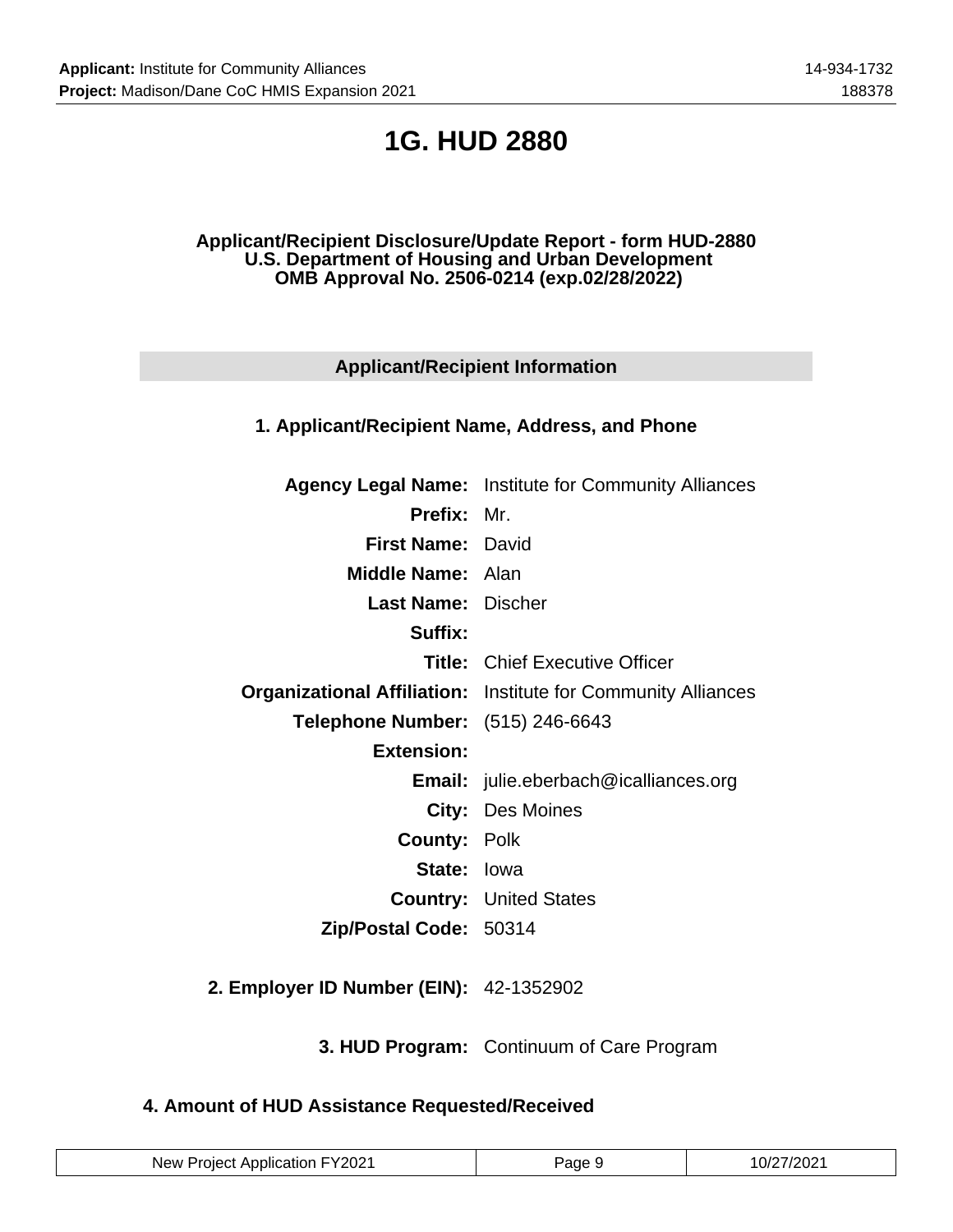## **4a. Total Amount Requested for this project:** \$130,950.00

(Requested amounts will be automatically entered within applications)

### **5. State the name and location (street address, City and State) of the project or activity.**

Refer to project name, addresses and CoC Project Identifying Number (PIN) entered into the attached project application.

### **Part I Threshold Determinations**

**1. Are you applying for assistance for a** Yes **specific project or activity? (For further information, see 24 CFR Sec. 4.3).**

**2. Have you received or do you expect to** Yes **receive assistance within the jurisdiction of the Department (HUD), involving the project or activity in this application, in excess of \$200,000 during this fiscal year (Oct. 1 - Sep. 30)? For further information, see 24 CFR Sec. 4.9.**

### **Part II Other Government Assistance Provided or Requested/Expected Sources and Use of Funds**

Such assistance includes, but is not limited to, any grant, loan, subsidy, guarantee, insurance, payment, credit, or tax benefit.

| <b>Department/Local Agency Name and Address</b>                                  | <b>Type of Assistance</b> | Amount<br><b>Requested /</b><br>Provided | <b>Expected Uses of the Funds</b> |
|----------------------------------------------------------------------------------|---------------------------|------------------------------------------|-----------------------------------|
| See the list of other Government Assistance under<br>part 5 - Other Attachements |                           |                                          |                                   |
|                                                                                  |                           |                                          |                                   |
|                                                                                  |                           |                                          |                                   |
|                                                                                  |                           |                                          |                                   |
|                                                                                  |                           |                                          |                                   |

### **Note: If additional sources of Government Assistance, please use the "Other Attachments" screen of the project applicant profile.**

| New Project Application FY2021 | Page 10 | 10/27/2021 |
|--------------------------------|---------|------------|
|--------------------------------|---------|------------|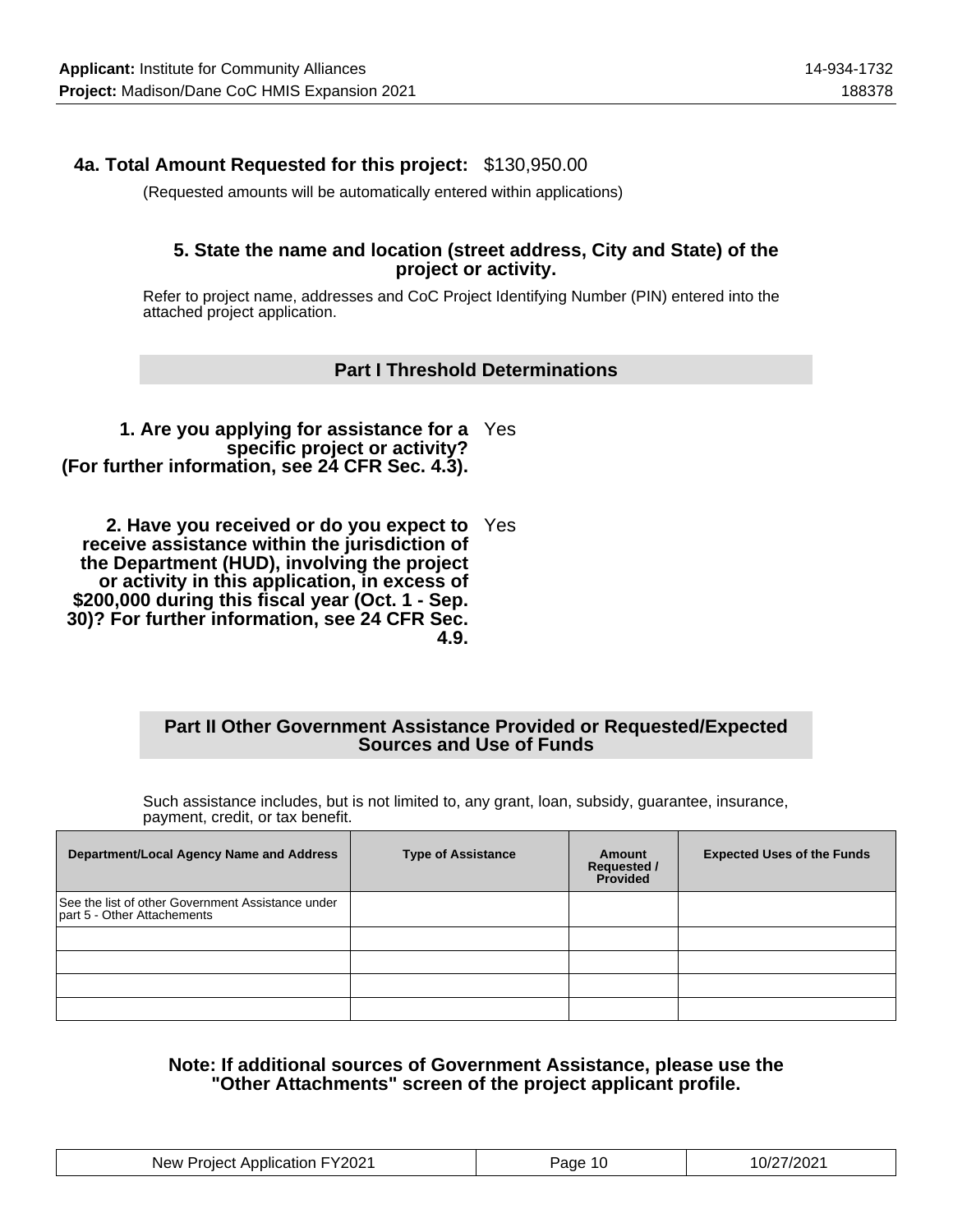### **Part III Interested Parties**

You must disclose:

1. All developers, contractors, or consultants involved in the application for the assistance or in the planning, development, or implementation of the project or activity and

2. any other person who has a financial interest in the project or activity for which the

assistance is sought that exceeds \$50,000 or 10 percent of the assistance (whichever is lower).

| Alphabetical list of all persons with a<br>reportable financial interest in the project or<br>activity<br>(For individuals, give the last name first) | <b>Social Security No.</b><br>or Employee ID No. | Type of<br><b>Participation</b> | <b>Financial Interest</b><br>in Project/Activity<br>$($ \$) | <b>Financial Interest</b><br>in Project/Activity<br>$(\%)$ |
|-------------------------------------------------------------------------------------------------------------------------------------------------------|--------------------------------------------------|---------------------------------|-------------------------------------------------------------|------------------------------------------------------------|
| l NA                                                                                                                                                  | <b>NA</b>                                        | INA                             | \$0.00                                                      | 0%                                                         |
|                                                                                                                                                       |                                                  |                                 |                                                             |                                                            |
|                                                                                                                                                       |                                                  |                                 |                                                             |                                                            |
|                                                                                                                                                       |                                                  |                                 |                                                             |                                                            |
|                                                                                                                                                       |                                                  |                                 |                                                             |                                                            |

### **Note: If there are no other people included, write NA in the boxes.**

### **Certification**

Warning: If you knowingly make a false statement on this form, you may be subject to civil or criminal penalties under Section 1001 of Title 18 of the United States Code. In addition, any person who knowingly and materially violates any required disclosures of information, including intentional nondisclosure, is subject to civil money penalty not to exceed \$10,000 for each violation.

I certify that the information provided on this form and in any accompanying documentation is true and accurate. I acknowledge that making, presenting, submitting, or causing to be submitted a false, fictitious, or fraudulent statement, representation, or certification may result in criminal, civil, and/or administrative sanctions, including fines, penalties, and imprisonment.

**Name / Title of Authorized Official:** David Discher, Chief Executive Officer

**Signature of Authorized Official:** Considered signed upon submission in e-snaps.

**Date Signed:** 10/27/2021

| New Project Application FY2021 | Page 11 | 10/27/2021 |
|--------------------------------|---------|------------|
|--------------------------------|---------|------------|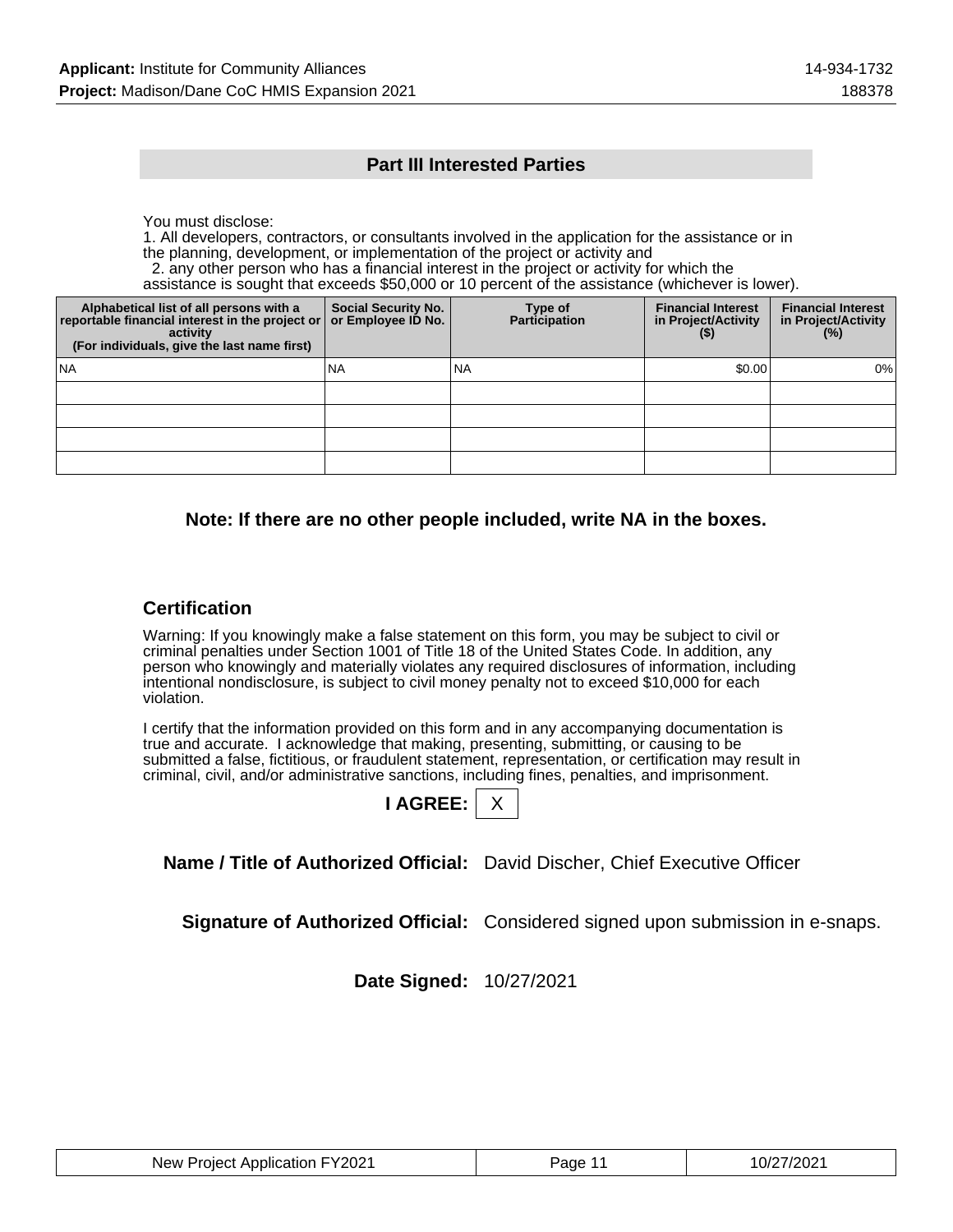## **1H. HUD 50070**

## **HUD 50070 Certification for a Drug Free Workplace**

**Applicant Name:** Institute for Community Alliances

**Program/Activity Receiving Federal Grant** CoC Program **Funding:**

**Acting on behalf of the above named Applicant as its Authorized Official, I make the following certifications and agreements to the Department of Housing and Urban Development (HUD) regarding the sites listed below:**

|     | I certify that the above named Applicant will or will continue to<br>provide a drug-free workplace by:                                                                                                                                                                                                                                                                                                                |    |                                                                                                                                                                                                                                                                                                                                                                                                                                                                                                                                                                                                                |
|-----|-----------------------------------------------------------------------------------------------------------------------------------------------------------------------------------------------------------------------------------------------------------------------------------------------------------------------------------------------------------------------------------------------------------------------|----|----------------------------------------------------------------------------------------------------------------------------------------------------------------------------------------------------------------------------------------------------------------------------------------------------------------------------------------------------------------------------------------------------------------------------------------------------------------------------------------------------------------------------------------------------------------------------------------------------------------|
| la. | Publishing a statement notifying employees that the unlawful<br>manufacture, distribution, dispensing, possession, or use of a<br>controlled substance is prohibited in the Applicant's workplace<br>and specifying the actions that will be taken against employees<br>for violation of such prohibition.                                                                                                            | е. | Notifying the agency in writing, within ten calendar days after<br>receiving notice under subparagraph d.(2) from an employee or<br>otherwise receiving actual notice of such conviction. Employers<br>of convicted employees must provide notice, including position<br>title, to every grant officer or other designee on whose grant<br>activity the convicted employee was working, unless the<br>Federalagency has designated a central point for the receipt of<br>such notices. Notice shall include the identification number(s)<br>of each affected grant;                                            |
| b.  | Establishing an on-going drug-free awareness program to<br>inform employees ---<br>(1) The dangers of drug abuse in the workplace<br>(2) The Applicant's policy of maintaining a drug-free workplace;<br>(3) Any available drug counseling, rehabilitation, and employee<br>assistance programs; and<br>(4) The penalties that may be imposed upon employees for drug<br>abuse violations occurring in the workplace. | f. | Taking one of the following actions, within 30 calendar days of<br>receiving notice under subparagraph d.(2), with respect to any<br>employee who is so convicted ---<br>(1) Taking appropriate personnel action against such an<br>employee, up to and including termination, consistent with the<br>requirements of the Rehabilitation Act of 1973, as amended; or<br>(2) Requiring such employee to participate satisfactorily in a<br>drug abuse assistance or rehabilitation program approved for<br>such purposes by a Federal, State, or local health, law<br>enforcement, or other appropriate agency; |
| ۱c. | Making it a requirement that each employee to be engaged in<br>the performance of the grant be given a copy of the statement<br>required by paragraph a.;                                                                                                                                                                                                                                                             | g. | Making a good faith effort to continue to maintain a drugfree<br>workplace through implementation of paragraphs a. thru f.                                                                                                                                                                                                                                                                                                                                                                                                                                                                                     |
| ld. | Notifying the employee in the statement required by paragraph<br>a. that, as a condition of employment under the grant, the<br>employee will ---<br>(1) Abide by the terms of the statement; and<br>(2) Notify the employer in writing of his or her conviction for a<br>violation of a criminal drug statute occurring in the workplace<br>no later than five calendar days after such conviction;                   |    |                                                                                                                                                                                                                                                                                                                                                                                                                                                                                                                                                                                                                |

## **2. Sites for Work Performance.**

The Applicant shall list (on separate pages) the site(s) for the performance of work done in connection with the HUD funding of the program/activity shown above: Place of Performance shall include the street address, city, county, State, and zip code. Identify each sheet with the Applicant name and address and the program/activity receiving grant funding.) Workplaces, including addresses, entered in the attached project application. Refer to addresses entered into the attached project application.

| I certify that the information provided on this  <br>form and in any accompanying |         |            |
|-----------------------------------------------------------------------------------|---------|------------|
| New Project Application FY2021                                                    | Page 12 | 10/27/2021 |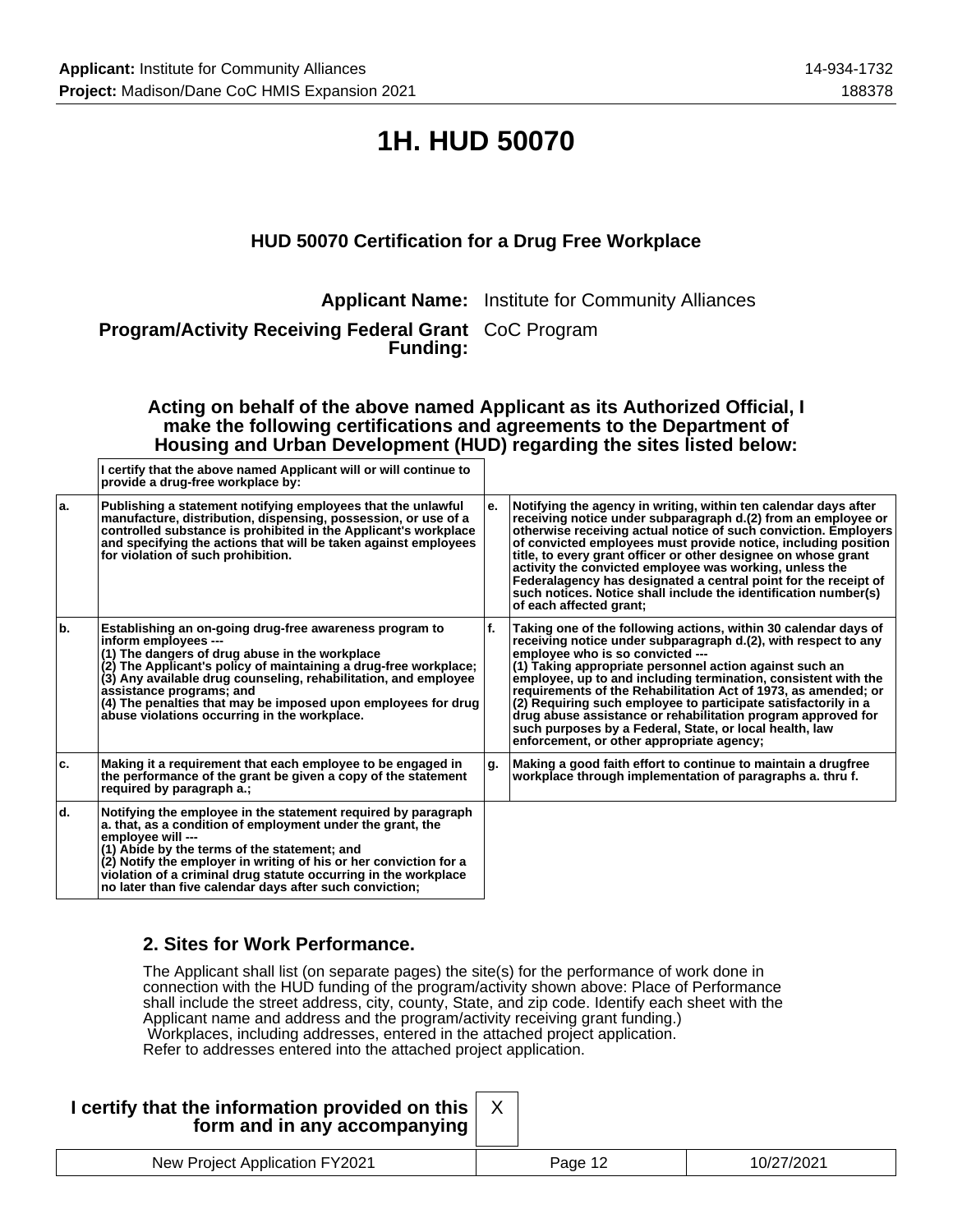**documentation is true and accurate. I acknowledge that making, presenting, submitting, or causing to be submitted a false, fictitious, or fraudulent statement, representation, or certification may result in criminal, civil, and/or administrative sanctions, including fines, penalties, and imprisonment.**

> WARNING: Anyone who knowingly submits a false claim or makes a false statement is subject to criminal and/or civil penalties, including confinement for up to 5 years, fines, and civil and administrative penalties. (18 U.S.C. §§ 287, 1001, 1010, 1012; 31 U.S.C. §3729, 3802)

## **Authorized Representative**

| <b>Prefix: Mr.</b>                                         |                                                                                              |
|------------------------------------------------------------|----------------------------------------------------------------------------------------------|
| <b>First Name: David</b>                                   |                                                                                              |
| <b>Middle Name</b> Alan                                    |                                                                                              |
| <b>Last Name: Discher</b>                                  |                                                                                              |
| Suffix:                                                    |                                                                                              |
|                                                            | <b>Title: Chief Executive Officer</b>                                                        |
| Telephone Number: (515) 246-6643<br>(Format: 123-456-7890) |                                                                                              |
| (Format: 123-456-7890)                                     | <b>Fax Number:</b> (515) 246-6637                                                            |
|                                                            | <b>Email:</b> julie.eberbach@icalliances.org                                                 |
|                                                            | <b>Signature of Authorized Representative:</b> Considered signed upon submission in e-snaps. |
| <b>Date Signed: 10/27/2021</b>                             |                                                                                              |

| New Project Application FY2021 | Page 1J | 10/27/2021 |
|--------------------------------|---------|------------|
|--------------------------------|---------|------------|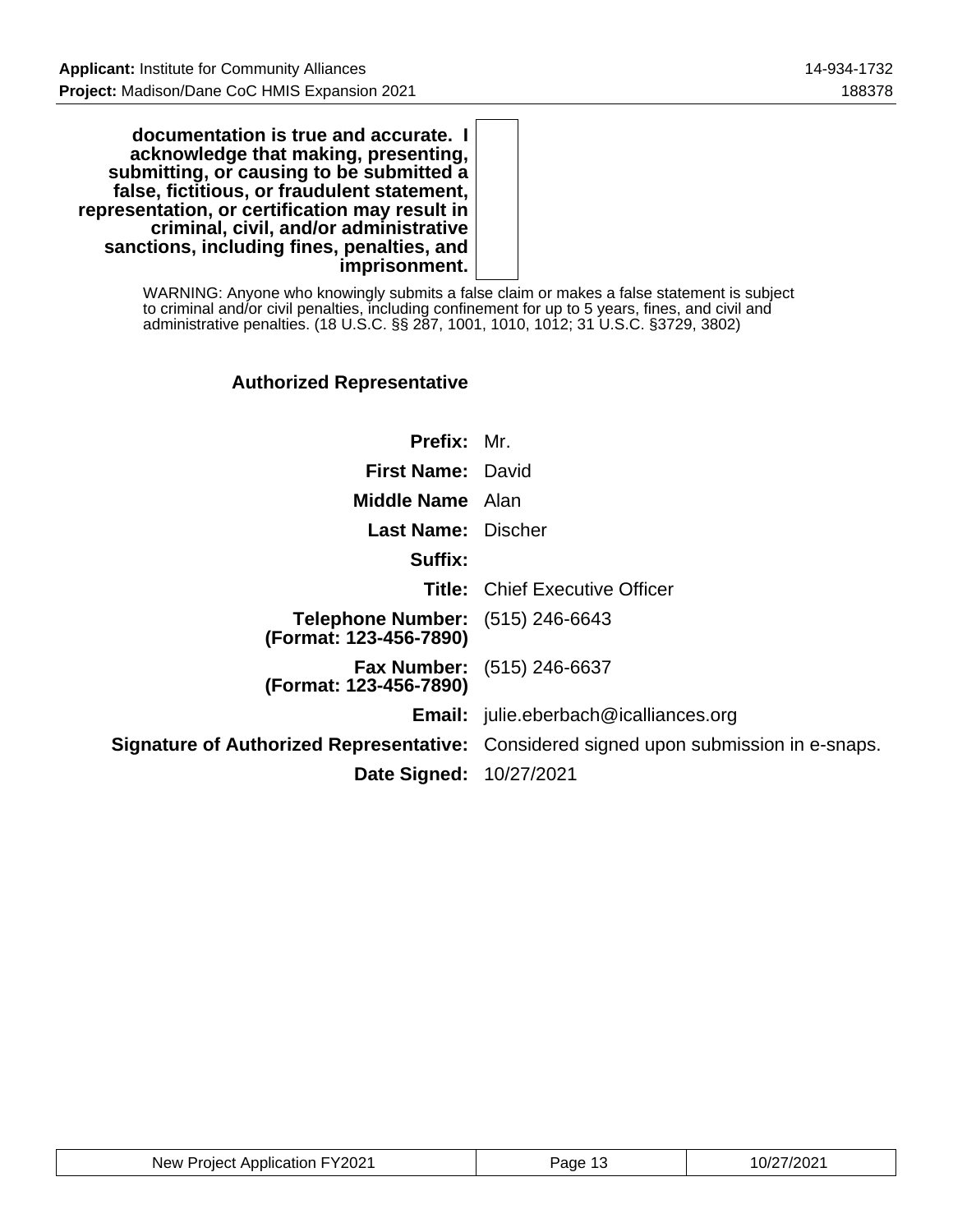## **CERTIFICATION REGARDING LOBBYING**

**Certification for Contracts, Grants, Loans, and Cooperative Agreements**

 **The undersigned certifies, to the best of his or her knowledge and belief, that:**

 **(1) No Federal appropriated funds have been paid or will be paid, by or on behalf of the undersigned, to any person for influencing or attempting to influence an officer or employee of an agency, a Member of Congress, an officer or employee of Congress, or an employee of a Member of Congress in connection with the awarding of any Federal contract, the making of any Federal grant, the making of any Federal loan, the entering into of any cooperative agreement, and the extension, continuation, renewal, amendment, or modification of any Federal contract, grant, loan, or cooperative agreement.**

 **2) If any funds other than Federal appropriated funds have been paid or will be paid to any person for influencing or attempting to influence an officer or employee of any agency, a Member of Congress, an officer or employee of Congress, or an employee of a Member of Congress in connection with this Federal contract, grant, loan, or cooperative agreement, the undersigned shall complete and submit Standard Form-LLL, ''Disclosure of Lobbying Activities,'' in accordance with its instructions.**

 **(3) The undersigned shall require that the language of this certification be included in the award documents for all subawards at all tiers (including subcontracts, subgrants, and contracts under grants, loans, and cooperative agreements) and that all subrecipients shall certify and disclose accordingly. This certification is a material representation of fact upon which reliance was placed when this transaction was made or entered into. Submission of this certification is a prerequisite for making or entering into this transaction imposed by section 1352, title 31, U.S. Code. Any person who fails to file the required certification shall be subject to a civil penalty of not less than \$10,000 and not more than \$100,000 for each such failure.**

 **Statement for Loan Guarantees and Loan Insurance**

 **The undersigned states, to the best of his or her knowledge and belief, that:**

 **If any funds have been paid or will be paid to any person for influencing or attempting to influence an officer or employee of any agency, a Member of Congress, an officer or employee of Congress, or an employee of a Member of Congress in connection with this commitment providing for the United States to insure or guarantee a loan, the undersigned shall complete and submit Standard Form-LLL, ''Disclosure of Lobbying Activities,'' in accordance with its instructions. Submission of this statement is a prerequisite for making or entering into this transaction imposed by section 1352, title 31, U.S. Code. Any person who fails to file**

| New Project Application FY2021 | Page 14 | 10/27/2021 |
|--------------------------------|---------|------------|
|--------------------------------|---------|------------|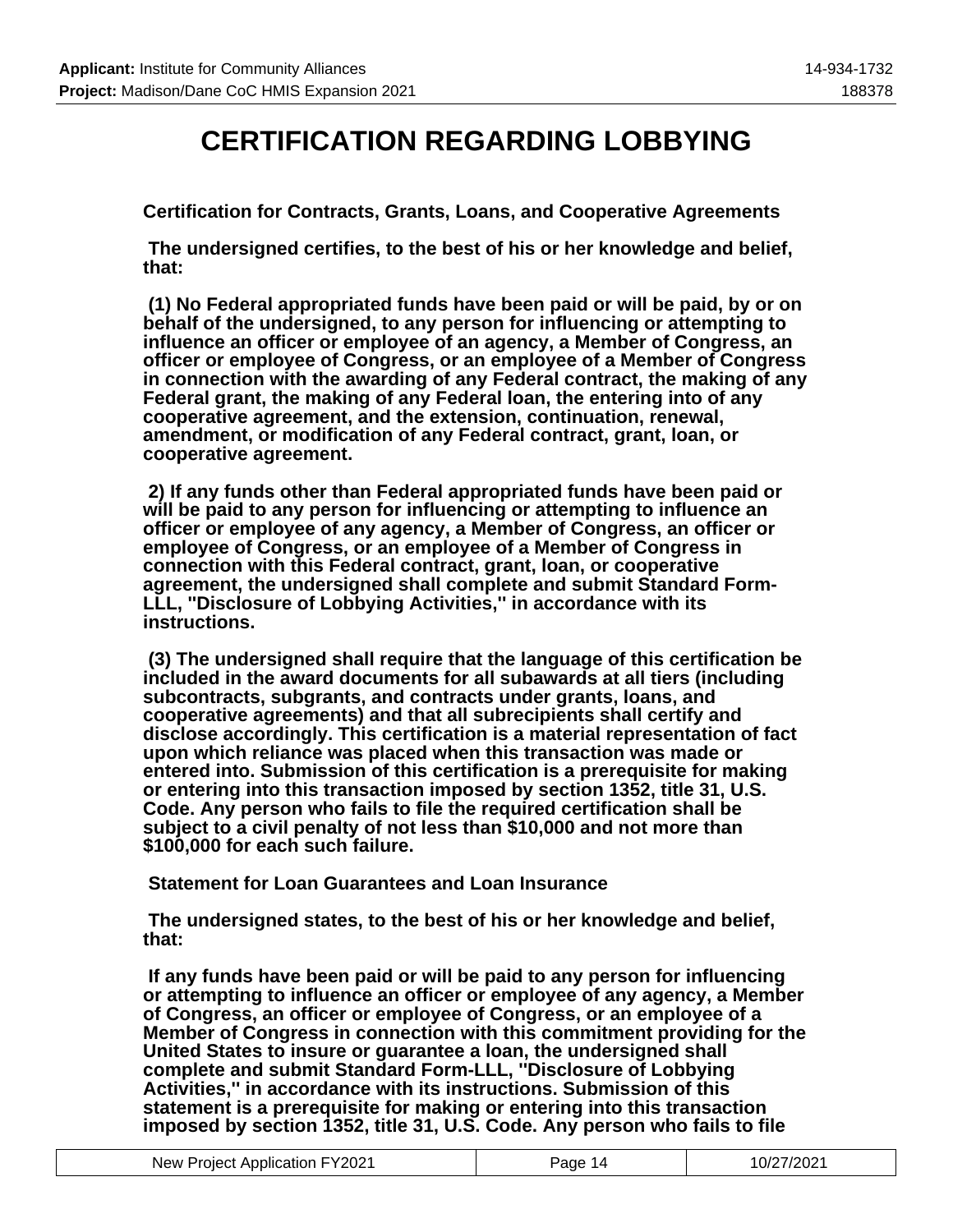### **the required statement shall be subject to a civil penalty of not less than \$10,000 and not more than \$100,000 for each such failure.**

**I hereby certify that all the information stated herein, as well as any information provided in the accompaniment herewith, is true and accurate:** X

> **Warning: HUD will prosecute false claims and statements. Conviction may result in criminal and/or civil penalties. (18 U.S.C. 1001, 1010, 1012; 31 U.S.C. 3729, 3802)**

> > **Applicant's Organization:** Institute for Community Alliances

**Name / Title of Authorized Official:** David Discher, Chief Executive Officer

**Signature of Authorized Official:** Considered signed upon submission in e-snaps.

**Date Signed:** 10/27/2021

| New Project Application FY2021 | Page 15 | 10/27/2021 |
|--------------------------------|---------|------------|
|--------------------------------|---------|------------|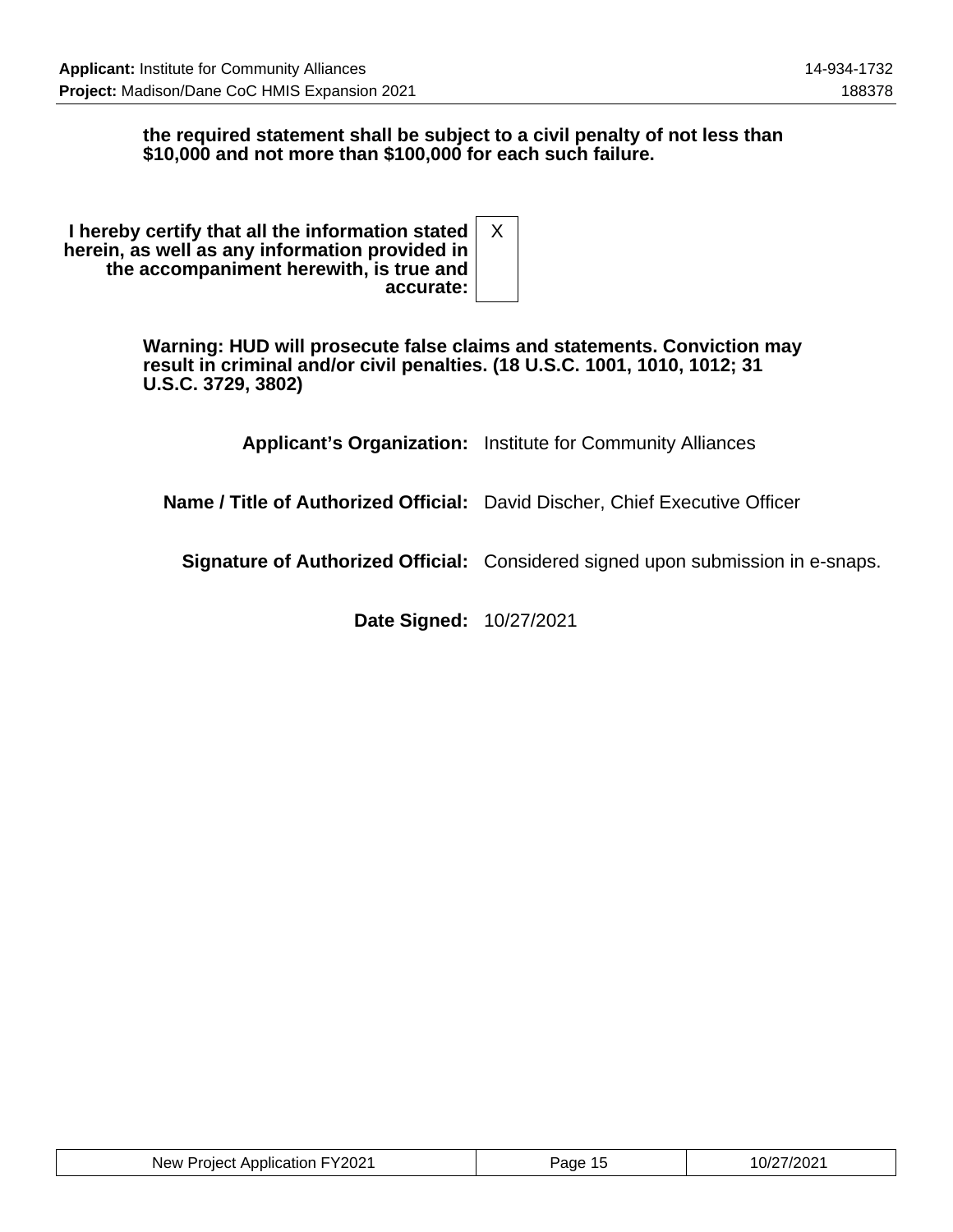## **1J. SF-LLL**

#### **DISCLOSURE OF LOBBYING ACTIVITIES Complete this form to disclose lobbying activities pursuant to 31 U.S.C. 1352. Approved by OMB0348-0046**

HUD requires a new SF-LLL submitted with each annual CoC competition and completing this screen fulfills this requirement.

Answer "Yes" if your organization is engaged in lobbying associated with the CoC Program and answer the questions as they appear next on this screen. The requirement related to lobbying as explained in the SF-LLL instructions states: "The filing of a form is required for each payment or agreement to make payment to any lobbying entity for influencing or attempting to influence an officer or employee of any agency, a Member of Congress, an officer or employee of Congress, or an employee of a Member of Congress in connection with a covered Federal action."

Answer "No" if your organization is NOT engaged in lobbying.

**Does the recipient or subrecipient of this CoC** No **grant participate in federal lobbying activities (lobbying a federal administration or congress) in connection with the CoC Program? Legal Name:** Institute for Community Alliances **Street 1:** 1111 9th Street **Street 2:** Suite 380 **City:** Des Moines **County:** Polk **State:** Iowa **Country:** United States **Zip / Postal Code:** 50314

> **11. Information requested through this form is authorized by title 31 U.S.C. section 1352. This disclosure of lobbying activities is a material representation of fact upon which reliance was placed by the tier above when this transaction was made or entered into. This disclosure is required pursuant to 31 U.S.C. 1352. This information will be available for public inspection. Any person who fails to file the required disclosure shall be subject to a civil penalty of not less than \$10,000 and not more than \$100,000 for each such failure.**

**I certify that this information is true and complete.**

| Y2021<br>New<br>TIOL<br>… ⊔e^<br>. | апе<br>. . | . |
|------------------------------------|------------|---|
|                                    |            |   |

X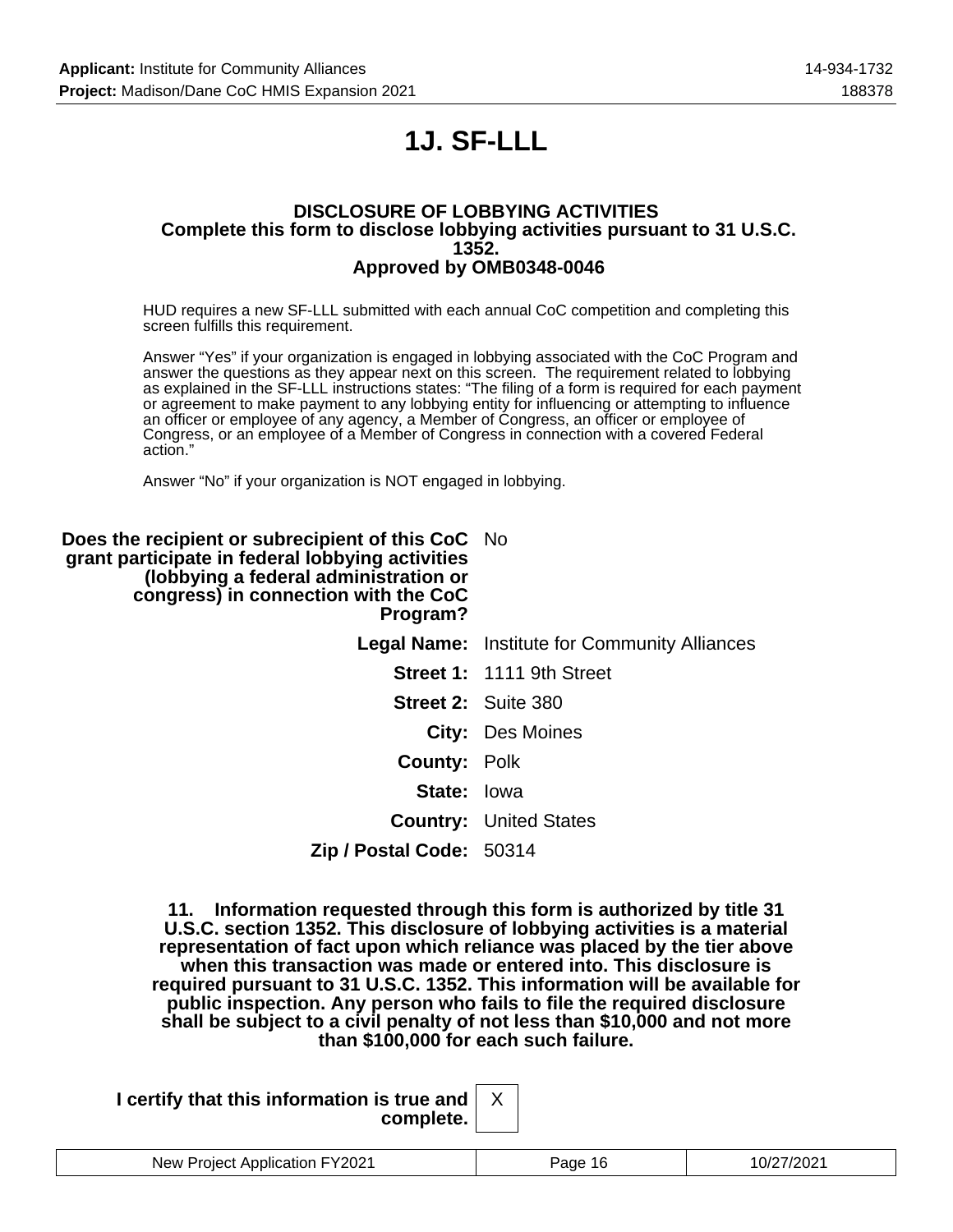## **Authorized Representative**

| <b>Prefix: Mr.</b>                                                                           |
|----------------------------------------------------------------------------------------------|
| First Name: David                                                                            |
| Middle Name: Alan                                                                            |
| <b>Last Name: Discher</b>                                                                    |
|                                                                                              |
| <b>Title: Chief Executive Officer</b>                                                        |
| <b>Telephone Number:</b> (515) 246-6643                                                      |
| <b>Fax Number:</b> (515) 246-6637                                                            |
| <b>Email:</b> julie.eberbach@icalliances.org                                                 |
| <b>Signature of Authorized Representative:</b> Considered signed upon submission in e-snaps. |
| <b>Date Signed: 10/27/2021</b>                                                               |
|                                                                                              |

| New Project Application FY2021 | Page 1 | 10/27/2021 |
|--------------------------------|--------|------------|
|--------------------------------|--------|------------|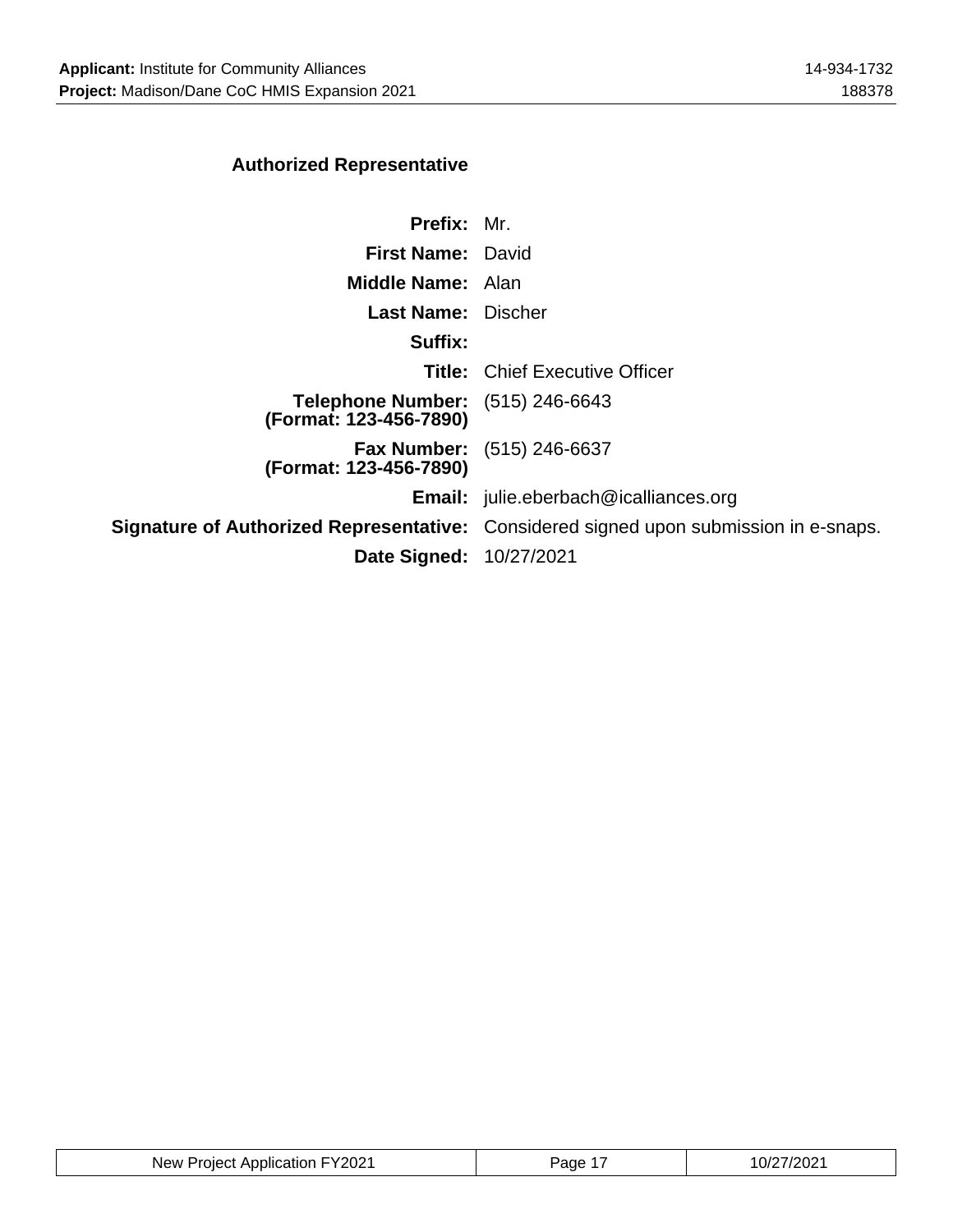## **IK. SF-424B**

## **(SF-424B) ASSURANCES - NON-CONSTRUCTION PROGRAMS**

### **OMB Number: 4040-0007 Expiration Date: 02/28/2022**

NOTE: Certain of these assurances may not be applicable to your project or program. If you have questions, please contact the awarding agency. Further, certain Federal awarding agencies may require applicants to certify to additional assurances. If such is the case, you will be notified.

As the duly authorized representative of the applicant, I certify that the applicant:

**1. Has the legal authority to apply for Federal assistance and the institutional, managerial and financial capability (including funds sufficient to pay the non-Federal share of project cost) to ensure proper planning, management and completion of the project described in this application.**

**2. Will give the awarding agency, the Comptroller General of the United States and, if appropriate, the State, through any authorized representative, access to and the right to examine all records, books, papers, or documents related to the award; and will establish a proper accounting system in accordance with generally accepted accounting standards or agency directives.**

**3. Will establish safeguards to prohibit employees from using their positions for a purpose that constitutes or presents the appearance of personal or organizational conflict of interest, or personal gain.**

**4. Will initiate and complete the work within the applicable time frame after receipt of approval of the awarding agency.**

**5. Will comply with the Intergovernmental Personnel Act of 1970 (42 U.S.C. §§4728-4763) relating to prescribed standards for merit systems for programs funded under one of the 19 statutes or regulations specified in Appendix A of OPM's Standards for a Merit System of Personnel Administration (5 C.F.R. 900, Subpart F).**

**6. Will comply with all Federal statutes relating to nondiscrimination. These include but are not limited to: (a) Title VI of the Civil Rights Act of 1964 (P.L. 88-352) which prohibits discrimination on the basis of race, color or national origin; (b) Title IX of the Education Amendments of 1972, as amended (20 U.S.C.§§1681-1683, and 1685-1686), which prohibits discrimination on the basis of sex; (c) Section 504 of the Rehabilitation Act of 1973, as amended (29 U.S.C. §794), which prohibits discrimination on the basis of handicaps; (d) the Age Discrimination Act of 1975, as amended (42 U.S.C. §§6101-6107), which prohibits discrimination on the basis of age; (e) the Drug Abuse Office and Treatment Act of 1972 (P.L. 92-255), as amended, relating to nondiscrimination on the basis of drug abuse; (f) the Comprehensive Alcohol Abuse and Alcoholism Prevention, Treatment and Rehabilitation Act of 1970 (P.L. 91-616), as amended, relating to nondiscrimination**

**on the basis of alcohol abuse or alcoholism, (g) §§523 and 527 of the Public Health Service Act of 1912 (42 U.S.C. §§290 dd-3 and 290 ee-3), as amended, relating to confidentiality of alcohol and drug abuse patient records; (h) Title VIII of the Civil Rights Act of 1968 (42 U.S.C. §§3601 et seq.), as amended, relating to nondiscrimination in the sale, rental or financing of housing; (i) any other nondiscrimination provisions in the specific statute(s) under which application for Federal assistance is being made; and, (j) the requirements of any other nondiscrimination statute(s) which may apply to the application.**

**7. Will comply, or has already complied, with the requirements of Titles II and III of the Uniform Relocation Assistance and Real Property Acquisition Policies Act of 1970 (P.L. 91-646) which provide for fair and equitable treatment of persons displaced or whose property is acquired as a result of Federal or federally-assisted programs. These requirements apply to all interests in real property acquired for project purposes regardless of Federal participation in purchases.**

| New Project Application FY2021 | Page 18 | 10/27/2021 |
|--------------------------------|---------|------------|
|--------------------------------|---------|------------|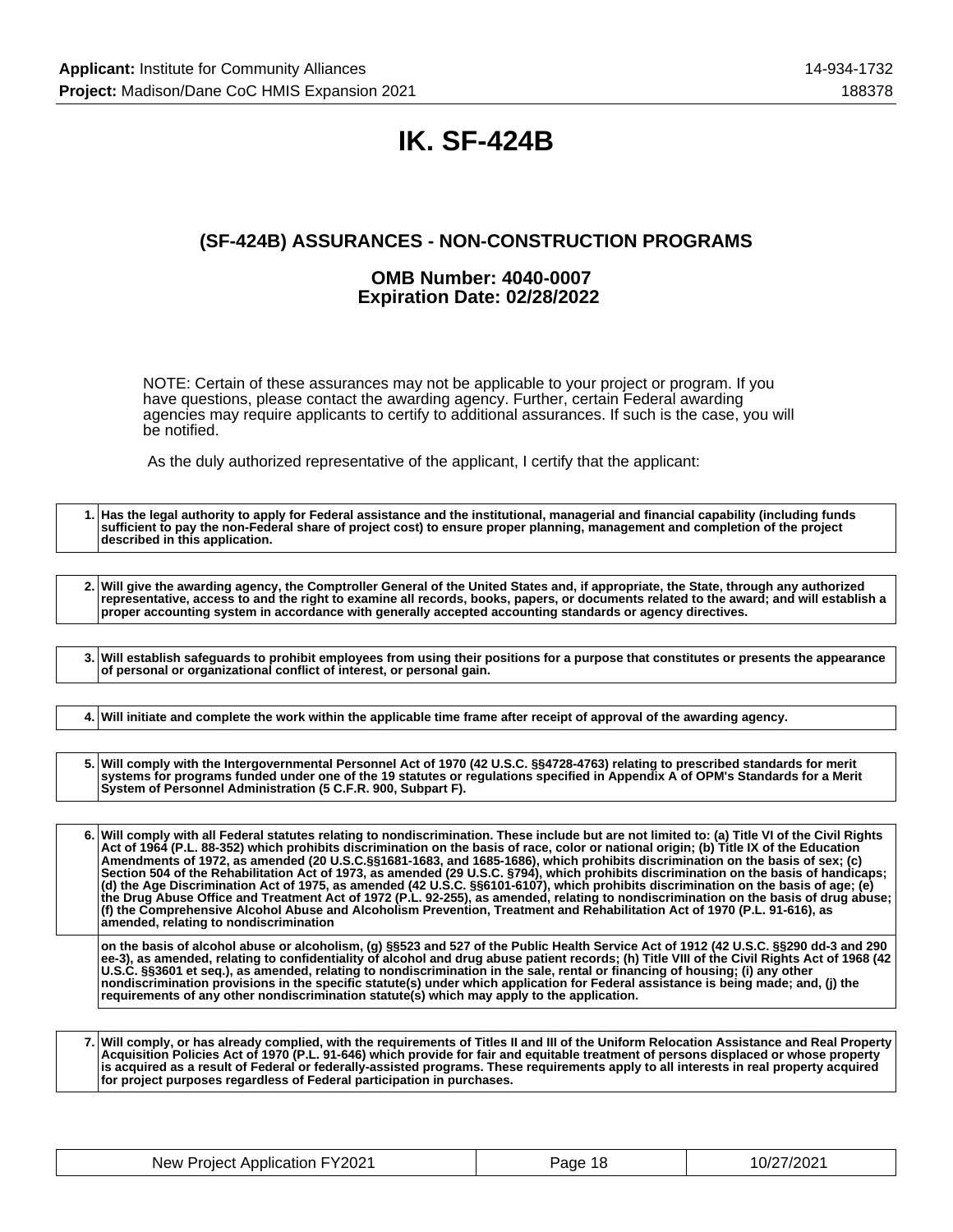**8. Will comply, as applicable, with provisions of the Hatch Act (5 U.S.C. §§1501-1508 and 7324-7328) which limit the political activities of employees whose principal employment activities are funded in whole or in part with Federal funds.**

**9. Will comply, as applicable, with the provisions of the Davis-Bacon Act (40 U.S.C. §§276a to 276a-7), the Copeland Act (40 U.S.C. §276c and 18 U.S.C. §874), and the Contract Work Hours and Safety Standards Act (40 U.S.C. §§327¬333), regarding labor standards for federally-assisted construction subagreements.**

**10. Will comply, if applicable, with flood insurance purchase requirements of Section 102(a) of the Flood Disaster Protection Act of 1973 (P.L. 93-234) which requires recipients in a special flood hazard area to participate in the program and to purchase flood insurance if the total cost of insurable construction and acquisition is \$10,000 or more.**

**11. Will comply with environmental standards which may be prescribed pursuant to the following: (a) institution of environmental quality control measures under the National Environmental Policy Act of 1969 (P.L. 91-190) and Executive Order (EO) 11514; (b) notification of violating facilities pursuant to EO 11738; (c) protection of wetlands pursuant to EO 11990; (d) evaluation of flood hazards in floodplains in accordance with EO 11988; (e) assurance of project consistency with the approved State management program developed under the Coastal Zone Management Act of 1972 (16 U.S.C. §§1451 et seq.); (f) conformity of Federal actions to State (Clean Air) Implementation Plans under Section 176(c) of the Clean Air Act of 1955, as amended (42 U.S.C. §§7401 et seq.); (g) protection of underground sources of drinking water under the Safe Drinking Water Act of 1974, as amended (P.L. 93-523); and, (h) protection of endangered species under the Endangered Species Act of 1973, as amended (P.L. 93¬205).**

**12. Will comply with the Wild and Scenic Rivers Act of 1968 (16 U.S.C. §§1271 et seq.) related to protecting components or potential components of the national wild and scenic rivers system.**

**13. Will assist the awarding agency in assuring compliance with Section 106 of the National Historic Preservation Act of 1966, as amended (16 U.S.C. §470), EO 11593 (identification and protection of historic properties), and the Archaeological and Historic Preservation Act of 1974 (16 U.S.C. §§469a-1 et seq.).**

**14. Will comply with P.L. 93-348 regarding the protection of human subjects involved in research, development, and related activities supported by this award of assistance.**

**15. Will comply with the Laboratory Animal Welfare Act of 1966 (P.L. 89-544, as amended, 7 U.S.C. §§2131 et seq.) pertaining to the care, handling, and treatment of warm blooded animals held for research, teaching, or other activities supported by this award of assistance.**

**16. Will comply with the Lead-Based Paint Poisoning Prevention Act (42 U.S.C. §§4801 et seq.) which prohibits the use of lead-based paint in construction or rehabilitation of residence structures.**

**17. Will cause to be performed the required financial and compliance audits in accordance with the Single Audit Act Amendments of 1996 and OMB Circular No. A-133, "Audits of States, Local Governments, and Non-Profit Organizations."**

**18. Will comply with all applicable requirements of all other Federal laws, executive orders, regulations, and policies governing this program.**

**19. Will comply with the requirements of Section 106(g) of the Trafficking Victims Protection Act (TVPA) of 2000, as amended (22 U.S.C. 7104) which prohibits grant award recipients or a sub-recipient from (1) Engaging in severe forms of trafficking in persons during the period of time that the award is in effect (2) Procuring a commercial sex act during the period of time that the award is in effect or (3) Using forced labor in the performance of the award or subawards under the award.**

| As the duly authorized representative of the |                       |  |
|----------------------------------------------|-----------------------|--|
|                                              | applicant, I certify: |  |



**Authorized Representative for:** Institute for Community Alliances

**Prefix:** Mr.

| New Project Application FY2021 | Page 19 | 10/27/2021 |
|--------------------------------|---------|------------|
|--------------------------------|---------|------------|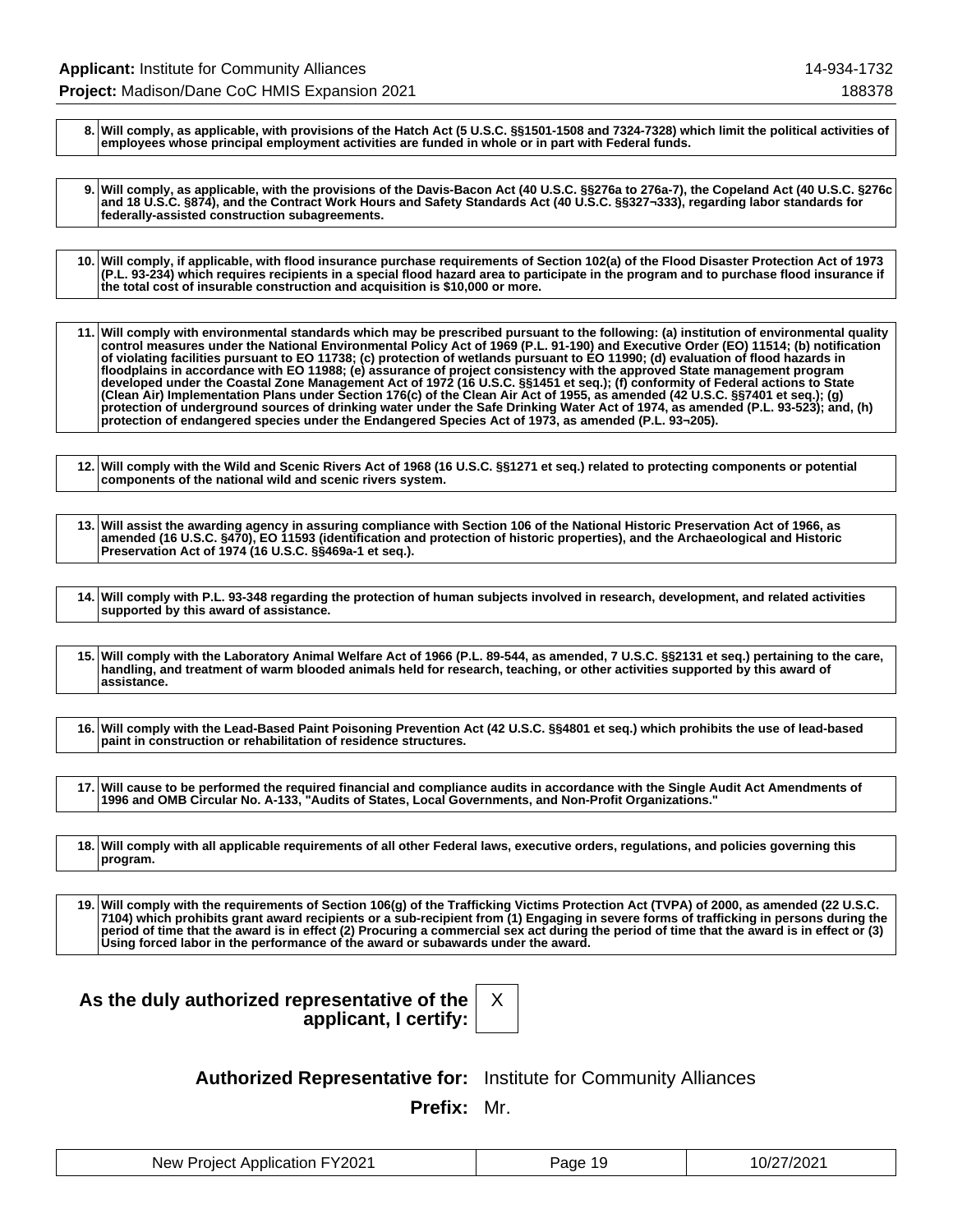| <b>First Name: David</b>  |                                                                                                   |
|---------------------------|---------------------------------------------------------------------------------------------------|
| <b>Middle Name: Alan</b>  |                                                                                                   |
| <b>Last Name: Discher</b> |                                                                                                   |
| Suffix:                   |                                                                                                   |
|                           | <b>Title: Chief Executive Officer</b>                                                             |
|                           | <b>Signature of Authorized Certifying Official:</b> Considered signed upon submission in e-snaps. |
| Date Signed: 10/27/2021   |                                                                                                   |

| New Project Application FY2021 | Page 20 | 10/27/2021 |
|--------------------------------|---------|------------|
|--------------------------------|---------|------------|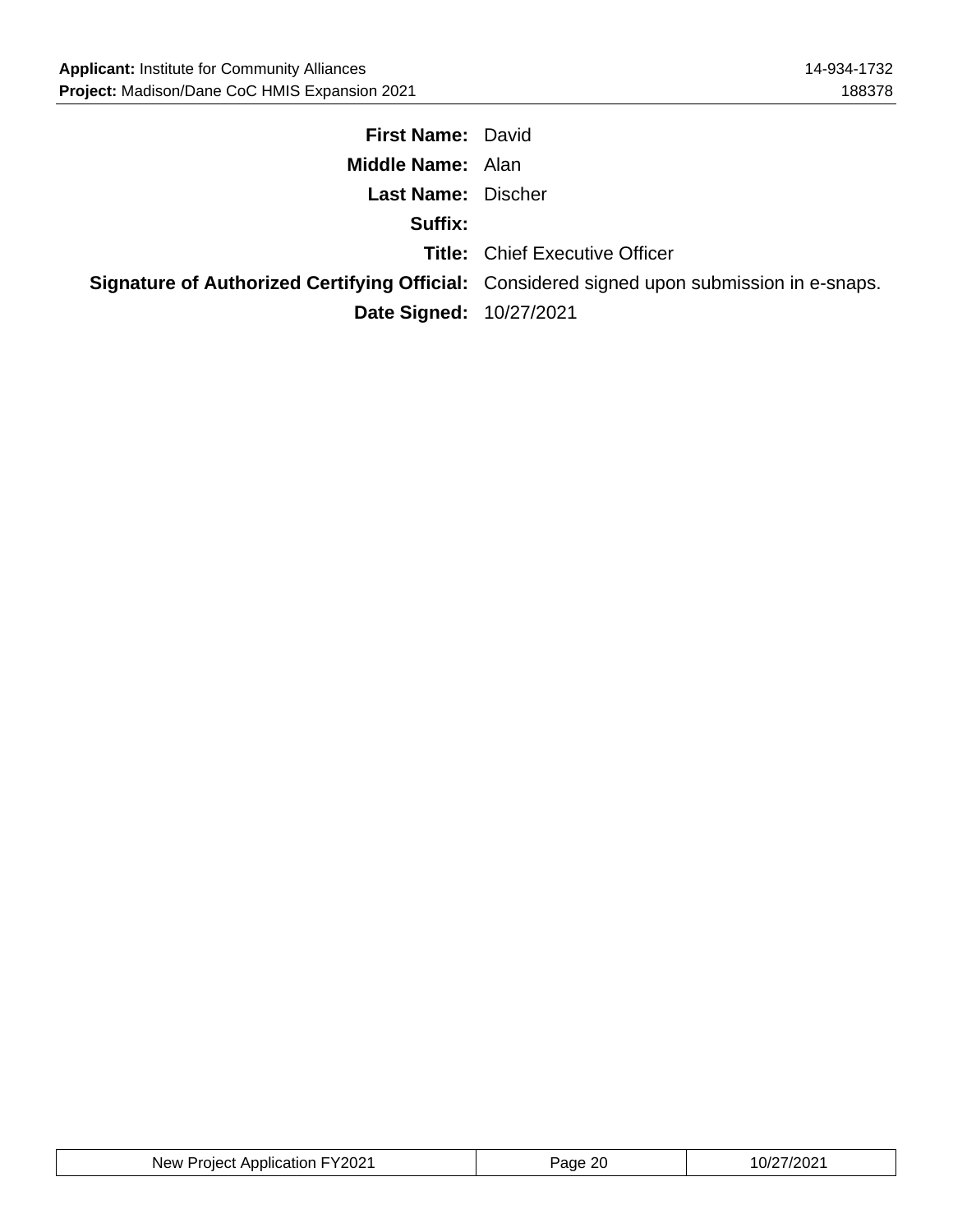## **1L. SF-424D**

#### **Are you requesting CoC Program funds for construction costs in this application?** No

**No SF-424D is required. Select "Save and Next" to move to the next screen.**

| New Project Application FY2021 | Page<br>י ה | 10/27/2021 |
|--------------------------------|-------------|------------|
|--------------------------------|-------------|------------|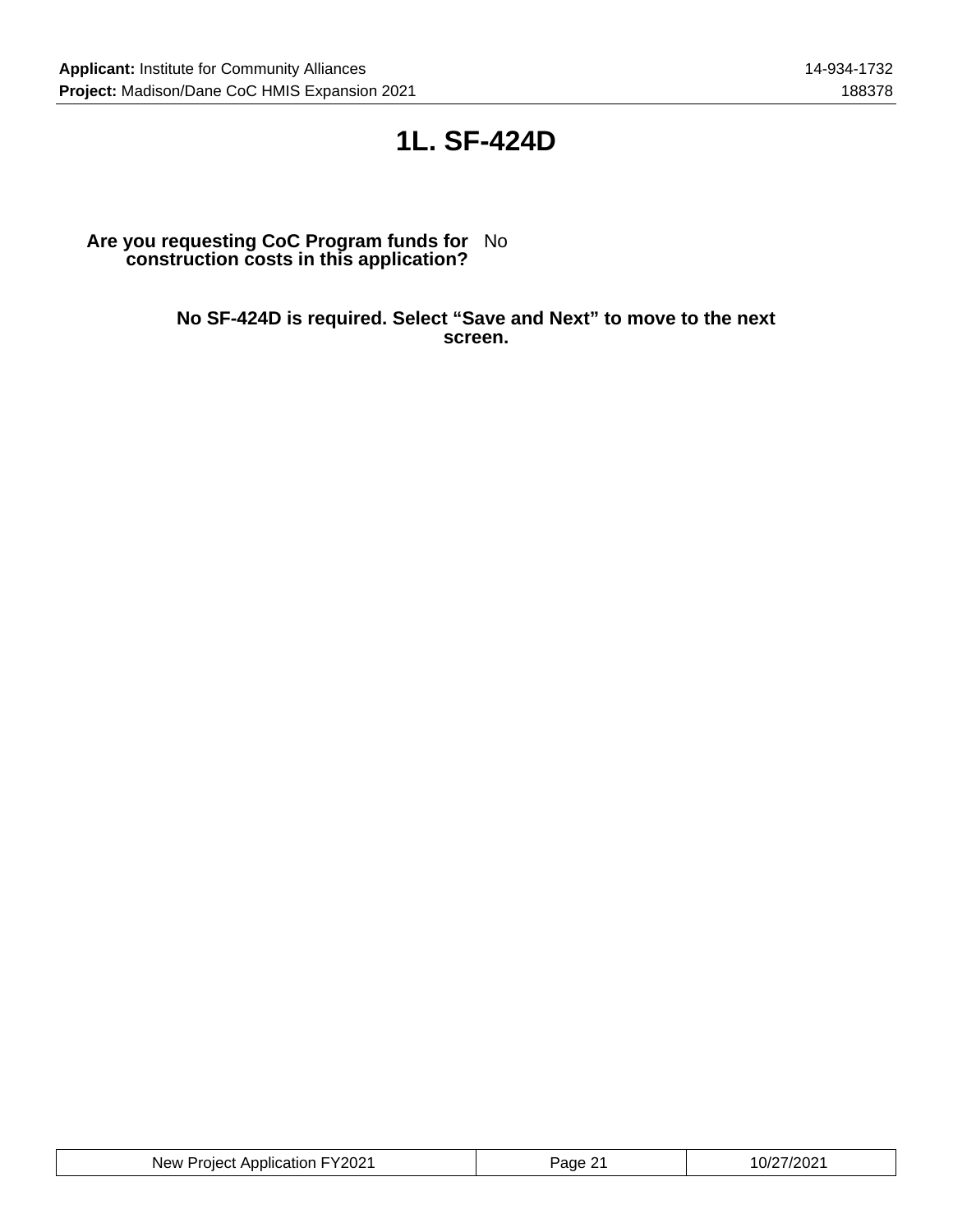## **2A. Project Subrecipients**

### **This form lists the subrecipient organization(s) for the project. To add a** icon. To view or update subrecipient<br>sted, select the view option. information already listed, select the view

## **Total Expected Sub-Awards:**

| <b>Organization</b> | Type                        | Sub-<br>Award<br><b>Amount</b> |
|---------------------|-----------------------------|--------------------------------|
|                     | This list contains no items |                                |

| New Project Application FY2021 | <sup>2</sup> age 22 | 10/27/2021 |
|--------------------------------|---------------------|------------|
|--------------------------------|---------------------|------------|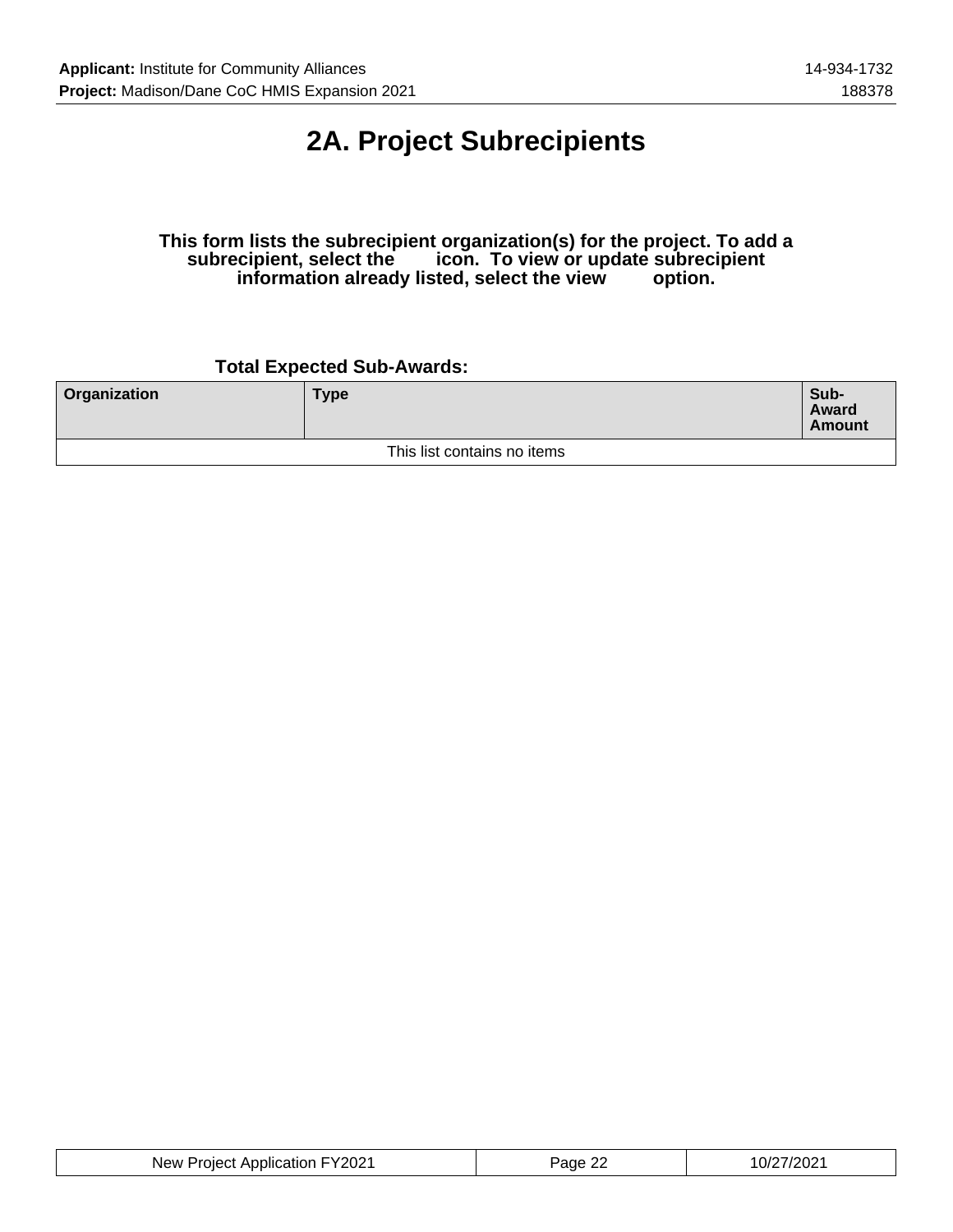## **2B. Experience of Applicant, Subrecipient(s), and Other Partners**

### **1. Describe your organization's (and subrecipient(s) if applicable) experience in effectively utilizing federal funds and performing the activities proposed in the application.**

The Institute for Community Alliances is a 501c3 non-profit organization specializing in HMIS Lead and System Administration headquartered in Des Moines, Iowa. ICA has been involved in HMIS lead and administration projects and activities since the inception of HMIS in 2001. ICA has functioned in this role for the Iowa statewide implementation from its inception in 2001 and has been the HMIS lead in Omaha, Nebraska since 2006. In 2014, ICA became the HMIS lead agency and system administrator for the Wisconsin statewide HMIS, as well as the Missouri Balance of State CoC multi-jurisdictional implementation. At present time, ICA provides HMIS lead services in 13 states, encompassing 33 HUD defined Continua of Care. ICA presently manages numerous HUD CoC HMIS grants that are renewed annually. The HUD HMIS grants awarded annually to ICA total more than \$3.2 million.

ICA has an eight person management team with a combined 70 plus years of experience administering HUD CoC grants, including general fiscal management and staff supervision. The ICA management team is geographically dispersed throughout its service delivery area, with management operating in Des Moines, IA, Jefferson City, MO, Omaha, NE, and Madison, WI. The ICA executive assistant/grant manager operates from its headquarters in Des Moines, IA, and works with the management team on a daily basis to track project revenues and expenditures. Budgets and bookkeeping for each of the four major HMIS implementations are tracked separately, with commingling of funds from each project strictly prohibited.

ICA has established itself as a performance leader in HMIS services. ICA believes in the value of data to inform program development and improved clients' services/outcomes. Our staff ensure that accurate data is entered into the system and, as importantly, accurate and useful reports are generated from the system for agency, local community and CoC use.

### **2. Describe your organization's (and subrecipient(s) if applicable) experience in leveraging Federal, State, local and private sector funds.**

In addition to receiving HUD CoC Program funds, ICA supports its numerous HMIS projects with diverse funding streams to make each project financially sustainable on a yearly basis. ICA secures funds from organizations that use HMIS as well as other grant programs that are required to access the system. With certain exceptions, funds that are provided to ICA directly from a grantor or unit of government are allocated based on a set dollar amount and formalized through a Memorandum of Understanding (MOU) or a contract. Grant funds that are received from grantees and other non-profit organizations specifically for a

| New Project Application FY2021 | <sup>o</sup> age 23 | 10/27/2021 |
|--------------------------------|---------------------|------------|
|                                |                     |            |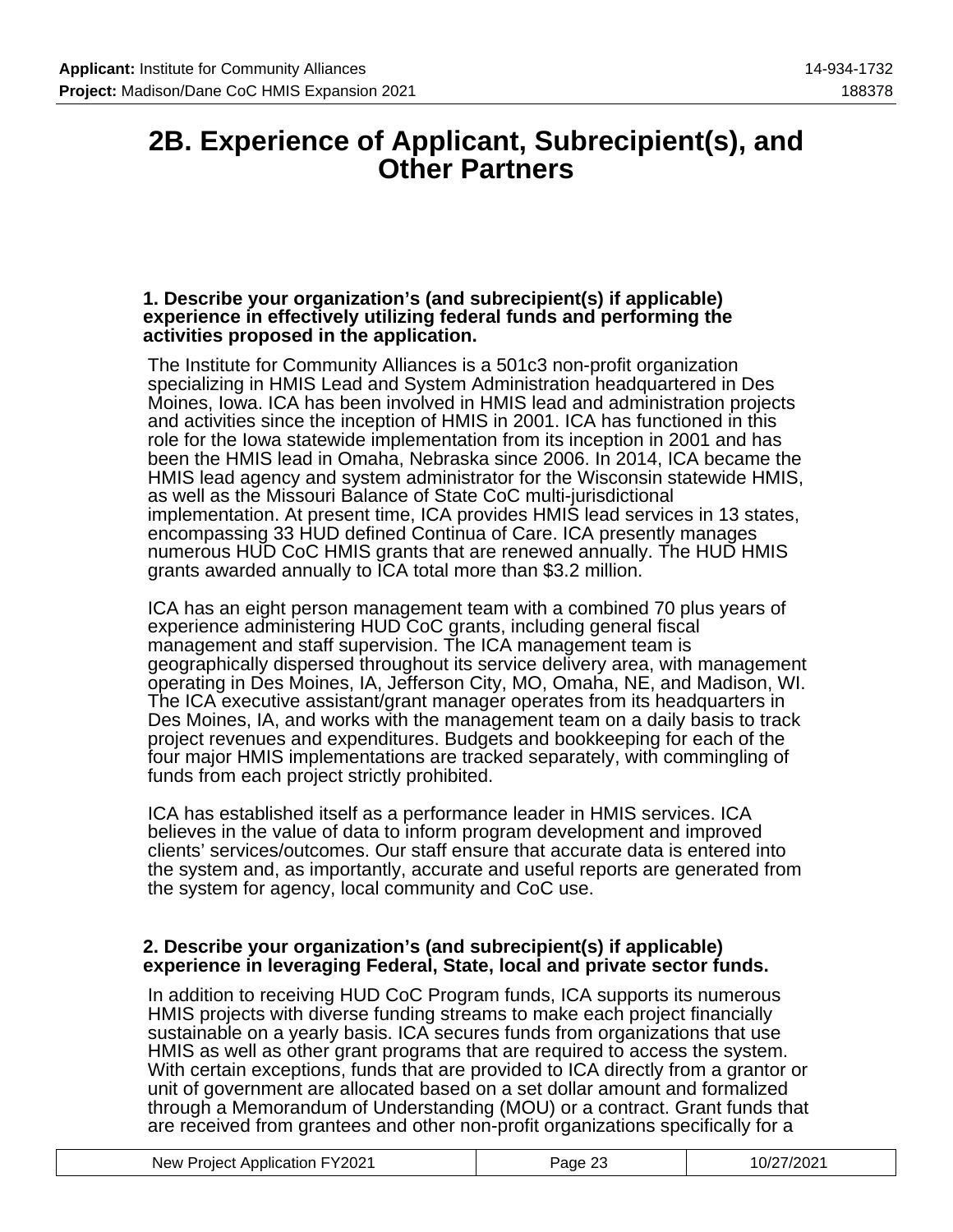project are based on a percentage allocation, either 1%, 1.5%, or 2%, depending upon the volume of system usage by that grant program and the frequency of federal reporting required by the grantee.

Some examples of how federal funded programs are leveraged for financial support include:

Emergency Solutions Grant (ESG) – ICA receives ESG funds through multiple sources. Entitlement jurisdictions that receive ESG funds at present time pay a set percentage or a fixed dollar amount, varied by state or local government.

VA Supportive Services for Veterans and Families (SSVF) – ICA receives funding from SSVF grantees in an amount equivalent to 1% or 2% of their total annual award.

SAMHSA Projects for the Assistance in the Transition from Homelessness (PATH) – In Iowa, the state department that receives and administers PATH funds allocates a set dollar amount on an annual basis for HMIS support. In Wisconsin, Missouri, and Vermont, the PATH grantees have a dedicated line item for HMIS support and are subsequently billed by ICA on a quarterly basis for those funds.

ICA implements a user fee structure where agencies are invoiced annually for user licenses assigned and in use by their respective end-users. This fee structure also includes payment for access to the Clarity HMIS reporting tool add-on feature. In Wisconsin, the user fee structure is proposed by the WI HMIS Advisory Board and approved and adopted by the continua as part of the WI HMIS policies and procedures.

### **3. Describe your organization's (and subrecipient(s) if applicable) financial management structure.**

ICA is 501c3 private, not for profit organization with a Board of Directors, management staff, onsite financial manager, and front line staff across 13 states. ICA has a Management team comprised of the Chief Executive Officer, Executive Director, Associate Executive Director, and State Directors. ICA also employees a consulting accountant on a part time basis to provide an independent reconciliation of accounts and to verify other financial tasks performed by ICA staff. The consulting accountant also meets with the management team monthly to jointly review grant expenditures and address any issues or concerns. ICA uses industry standard Quickbooks for financial management and undergoes an independent A133 audit annually, which ICA has maintained a "low risk" auditee designation for many years.

ICA works in coordination with the CoC, its member agencies, funders, and other key stakeholders at all times to ensure that all HMIS lead obligations are completed to the highest possible standards. ICA staff are involved directly and indirectly with CoC board of directors, sub-committees, and many planning committees throughout its service delivery area. ICA staff often hold leadership positions in these groups.

### **4. Are there any unresolved HUD monitoring** No **or OIG audit findings for any HUD grants**

| New Project Application FY2021 | Page 24 | 10/27/2021 |
|--------------------------------|---------|------------|
|--------------------------------|---------|------------|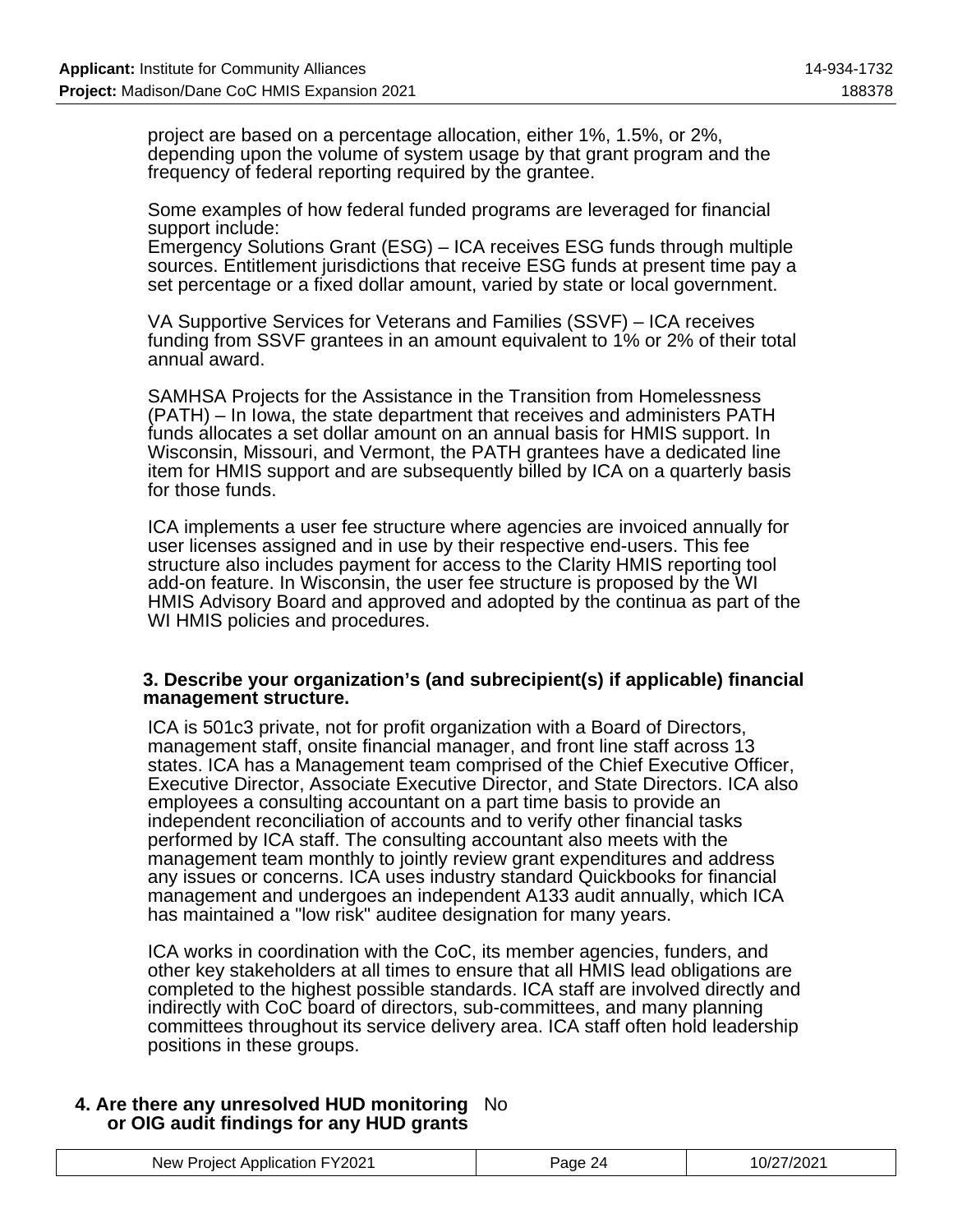## **(including ESG) under your organization?**

| <b>Project Application FY2021</b><br><b>New</b> P | ane | '.UZ |
|---------------------------------------------------|-----|------|
|---------------------------------------------------|-----|------|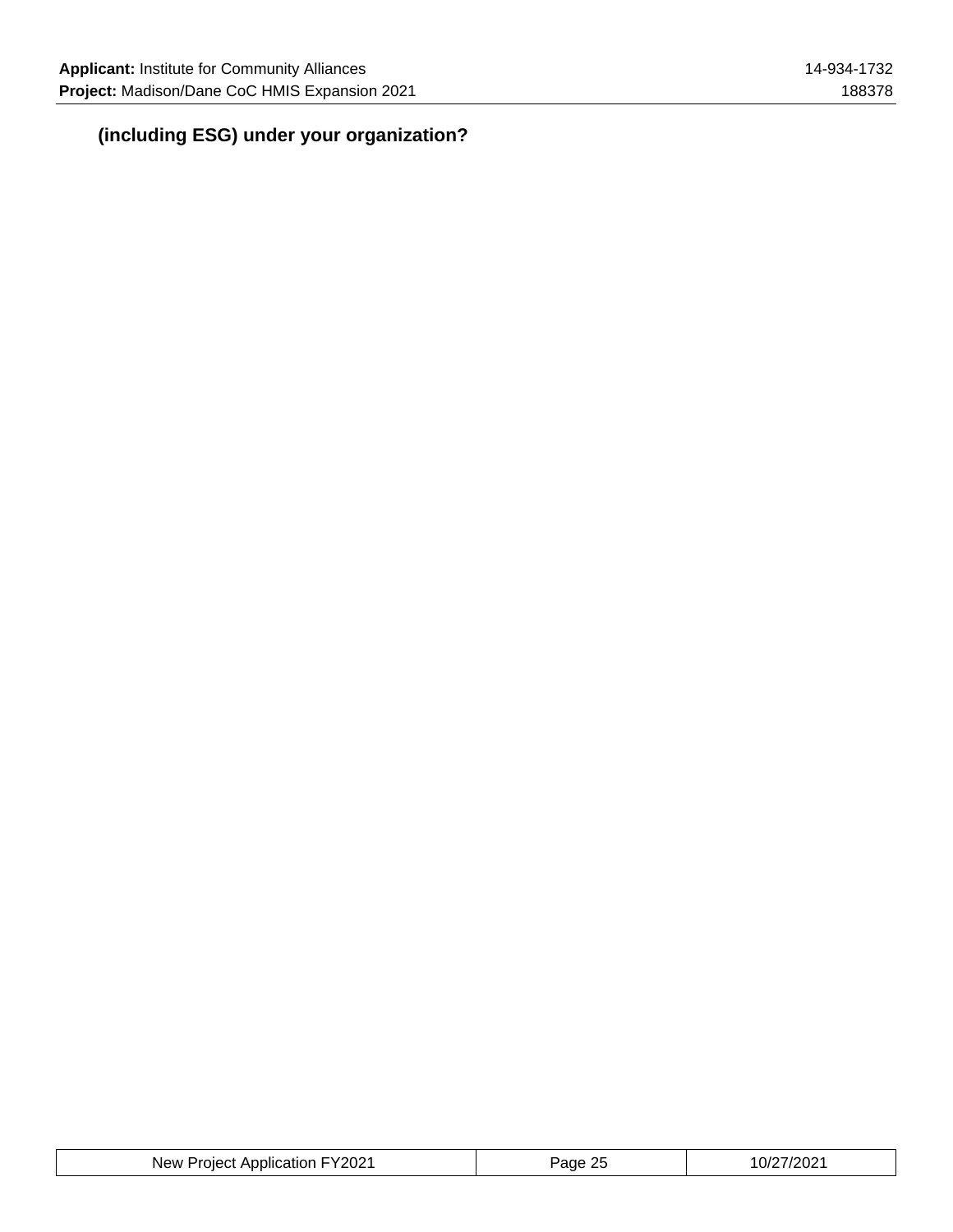**application replace state or local government**

**funds (24 CFR 578.87(a))?**

## **3A. Project Detail**

| 2. CoC Collaborative Applicant Name: City of Madison                                                                                                                                                                                                             | 1. CoC Number and Name: WI-503 - Madison/Dane County CoC |
|------------------------------------------------------------------------------------------------------------------------------------------------------------------------------------------------------------------------------------------------------------------|----------------------------------------------------------|
|                                                                                                                                                                                                                                                                  | 3. Project Name: Madison/Dane CoC HMIS Expansion 2021    |
| 4. Project Status: Standard                                                                                                                                                                                                                                      |                                                          |
| 5. Component Type: HMIS                                                                                                                                                                                                                                          |                                                          |
| 6. Is your organization, or subrecipient, a No<br>victim service provider defined in 24 CFR<br>578.3?                                                                                                                                                            |                                                          |
| 7. Is this new project application requesting No<br>to transition from eligible renewal project(s)<br>that was awarded to the same recipient and<br>fully eliminated through reallocation in this<br><b>CoC Program Competition?</b><br>(Attachment Requirement) |                                                          |
| 8. Will funds requested in this new project No                                                                                                                                                                                                                   |                                                          |

| <sup>-</sup> 72021<br>New<br>niect.<br>Application | ገር<br>аое<br>L. | ימחריו<br>U<br>ے∪∴ |
|----------------------------------------------------|-----------------|--------------------|
|----------------------------------------------------|-----------------|--------------------|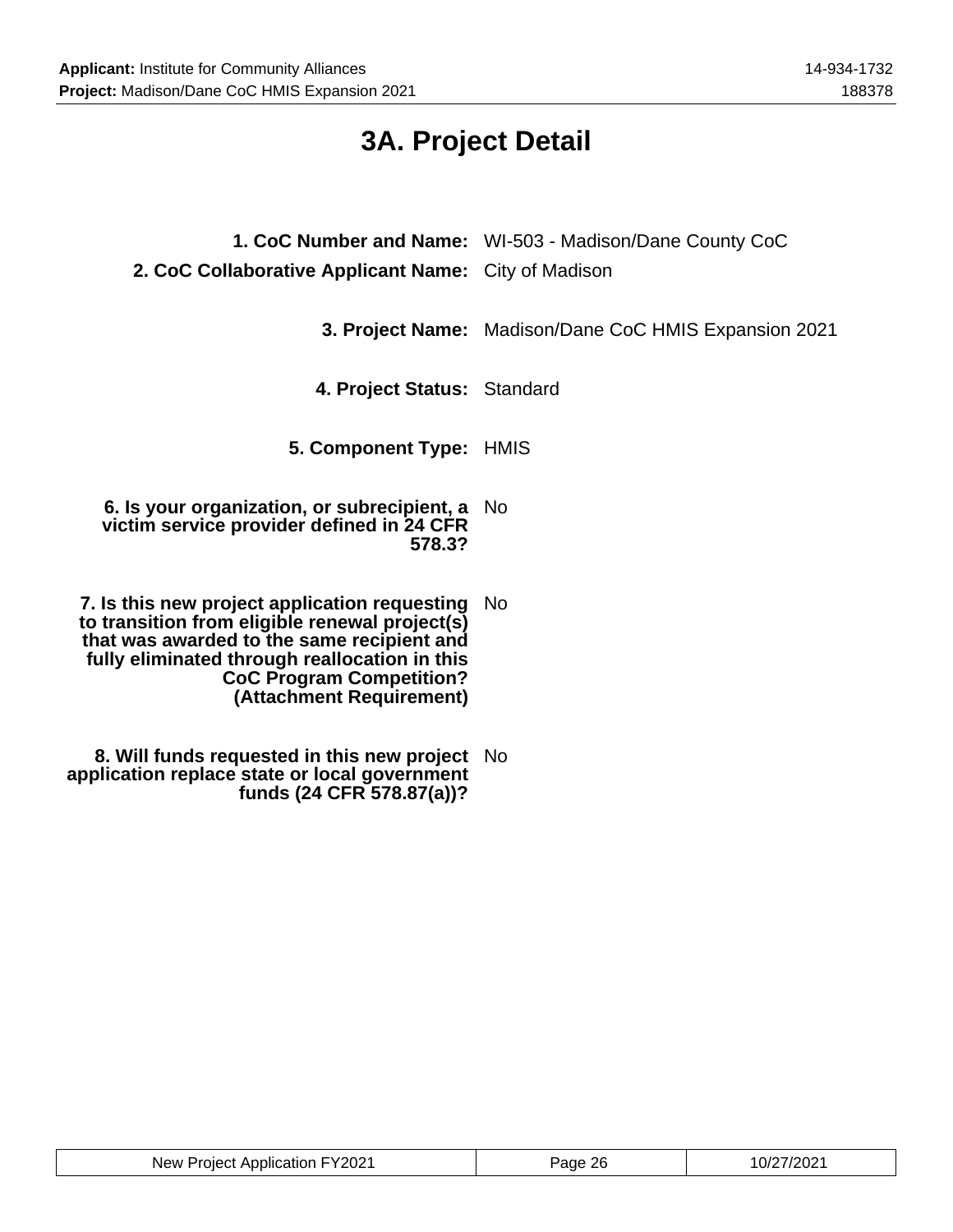## **3B. Project Description**

### **1. Provide a description that addresses the entire scope of the proposed project.**

This HMIS Expansion will expand the use of HMIS reporting and project analysis throughout the CoC. These funds will be used to increase HMIS staff in Madison/Dane CoC from 0.5 FTE to 1 FTE. The Madison/Dane HMIS staff will provide training and technical assistance related to reporting. This project will ensure the CoC has an operational HMIS for reporting and evaluation purposes that meets all of the federal data and technical standards. The project will cover the following concepts:

Technical Assistance – ICA strives to have an initial response time within two hours to ensure accurate understanding of the issue. If an immediate solution cannot be provided, the system administrator will inform the agency of the steps that will be taken to address the issue and provide regular updates to that agency as progress is made.

CoC Performance - ICA provides oversight and actively manages the collection and reporting of all HUD report formats. This includes planning for and the implementation of data collection and reporting for the HEARTH performance outcomes. These tasks are done in coordination with CoC leadership. Many of these reports are run on a monthly or quarterly basis to monitor data completeness and performance throughout the year.

Point in Time - ICA staff review PIT data accuracy and follows up with agencies. Once all data collection and validation is completed, the data is submitted to HUD's Homeless Data Exchange (HDX) for the PIT count and the Housing Inventory Chart (HIC). In addition, a final PIT report is provided to the CoC. ICA also takes an active role to support the unsheltered counts across all CoCs and includes that data with the HDX submission.

Data Analysis/Reporting – Project specific, Agency, and CoC level system performance measures are critical to show success of investments in strategies to reduce the number, frequency and duration of homeless episodes in the CoC. Once fully staffed, ICA will provide reports that allow agencies to monitor their progress toward annual goals of the CoC, including system performance measures. Additionally, reports will be available for the CoC to determine progress on system goals developed locally, and performance goals established by HUD. ICA staff possess an in-depth understanding of the system-generated reports for federal funders, including the HUD Annual Performance Report (APR), the HOPWA APR and Consolidated Annual Performance and Evaluation Report (CAPER), the VA Supportive Services for Veterans and Families (SSVF) Data Quality Report, the Emergency Solutions Grant (ESG) CAPER, and the Projects for the Assistance in the Transition from Homelessness (PATH) report.

### **2. For each primary project location, or structure, enter the number of days from the execution of the grant agreement that each of the following**

| New Project Application FY2021 | Page | 10/27/2021 |
|--------------------------------|------|------------|
|--------------------------------|------|------------|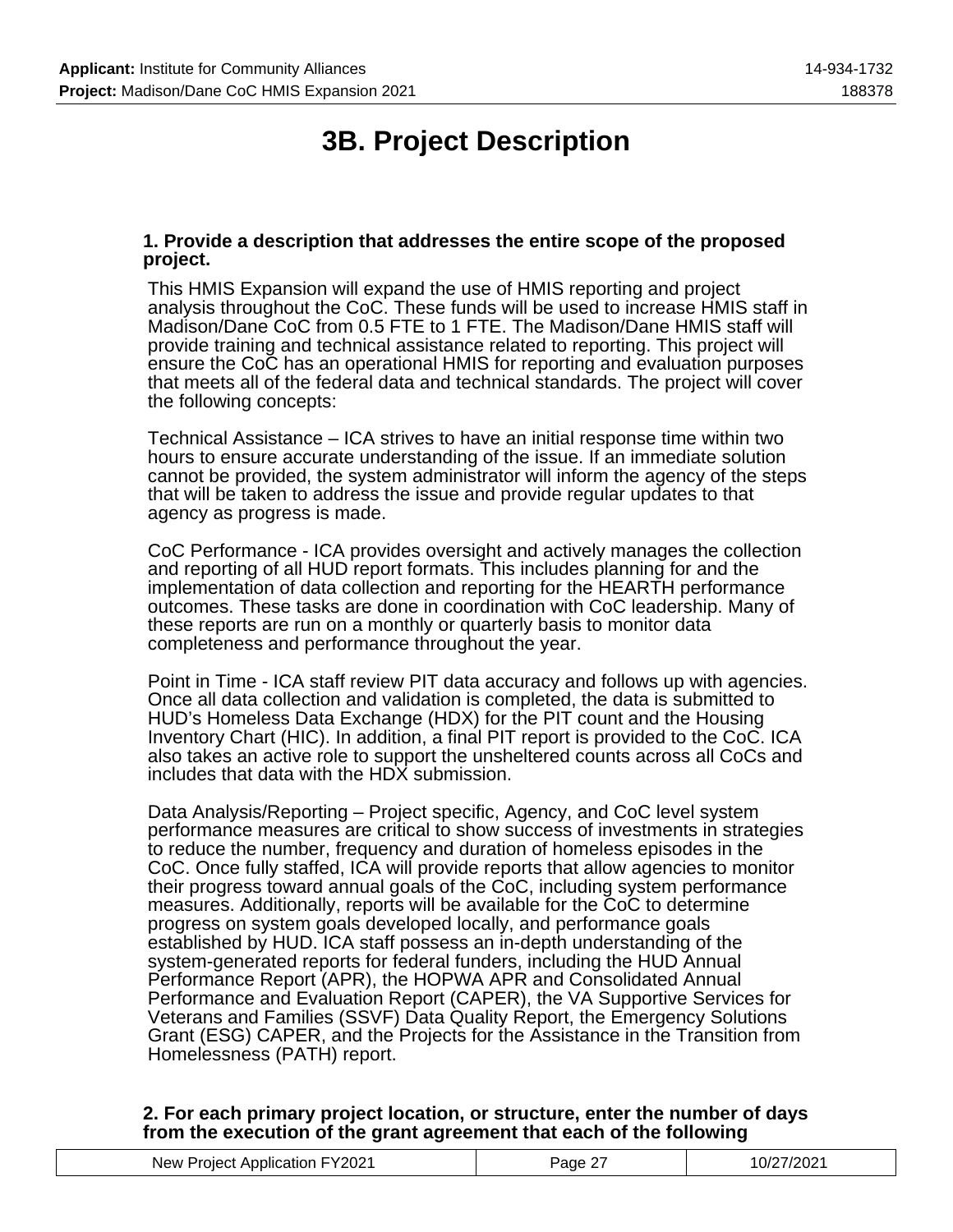## **milestones will occur if this project is selected for conditional award.**

| <b>Project Milestones</b>                                                                                         | Days from<br><b>Execution</b> | Days from<br><b>Execution</b><br>of Grant Agreement   of Grant Agreement | Days from<br><b>Execution</b><br>of Grant Agreement | Days from<br><b>Execution</b><br>of Grant Agreement |
|-------------------------------------------------------------------------------------------------------------------|-------------------------------|--------------------------------------------------------------------------|-----------------------------------------------------|-----------------------------------------------------|
|                                                                                                                   | А                             | в                                                                        | C                                                   | D                                                   |
| Begin hiring staff or expending funds                                                                             | 30                            |                                                                          |                                                     |                                                     |
| Begin program participant enrollment                                                                              |                               |                                                                          |                                                     |                                                     |
| Program participants occupy leased or rental<br>assistance units or structure(s), or supportive services<br>begin |                               |                                                                          |                                                     |                                                     |
| Leased or rental assistance units or structure, and<br>supportive services near 100% capacity                     |                               |                                                                          |                                                     |                                                     |
| Closing on purchase of land, structure(s), or execution<br>of structure lease                                     |                               |                                                                          |                                                     |                                                     |
| <b>Start rehabilitation</b>                                                                                       |                               |                                                                          |                                                     |                                                     |
| <b>Complete rehabilitation</b>                                                                                    |                               |                                                                          |                                                     |                                                     |
| <b>Start new construction</b>                                                                                     |                               |                                                                          |                                                     |                                                     |
| <b>Complete new construction</b>                                                                                  |                               |                                                                          |                                                     |                                                     |

**4. Will your project participate in the CoC's Coordinated Entry (CE) process or recipient organization is a victim service provider, as defined in 24 CFR 578.3 and uses an alternate CE process that meets HUD's minimum requirements?** Yes

| New Project Application FY2021 | ጋደ<br>Page | 10/27/2021 |
|--------------------------------|------------|------------|
|--------------------------------|------------|------------|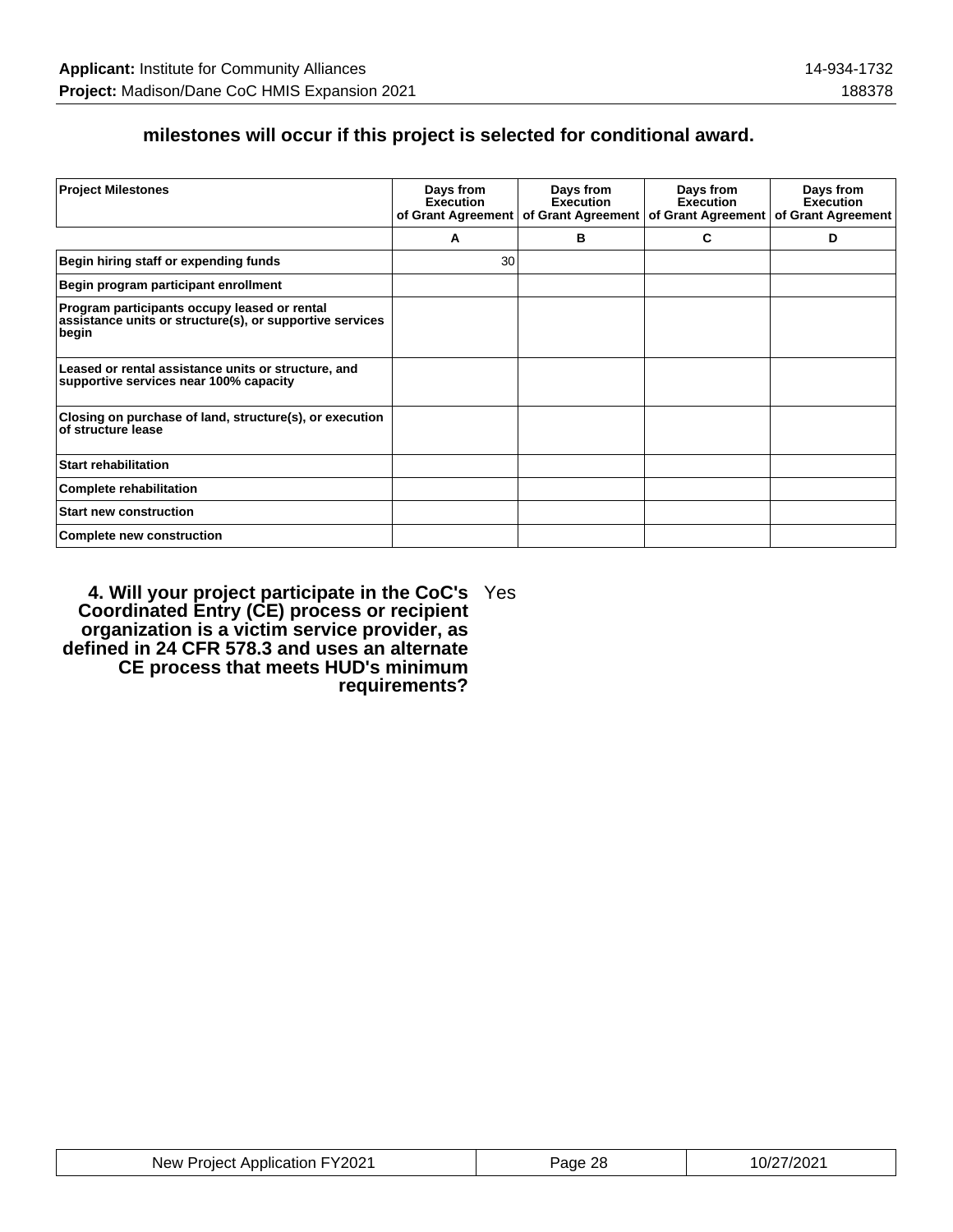## **3C. HMIS Expansion**

### **1. Is this a "Project Expansion" of an eligible** Yes **renewal project?**

**\*Enter the PIN (first 6 characters of the grant number) and Project Name for the CoC funded grant that is applying for renewal in FY 2021 upon which this project proposes to expand.**

**1a. Eligible Renewal Grant PIN:** WI0180

**1b. Eligible Renewal Grant Project Name:** Madison Dane CoC HMIS

**Select 'Yes' or 'No' to questions 2-4 below. To be an eligible HMIS Expansion, at least one question must be selected "Yes."**

#### **2. Will this expansion project increase HMIS** Yes **functionality?**

### **2a. Describe the increased HMIS functionality.**

This funding will allow ICA to devote additional resources to implementing enhanced or customized system functions or innovations that will improve efficiencies, workflow, data quality, performance, or outcomes and encourage the use of HMIS as a tool to prevent and end homelessness.

### **3. Will this expansion project increase** No **geographic coverage of HMIS?**

### **4. Will this expansion project increase** Yes **number of HMIS participating agencies or programs?**

**4a. Identify the number of additional HMIS users in each agency or programs that will be added**

| <b>HUD - Continuum of Care Program (CoC)</b>                         |         | 0          |
|----------------------------------------------------------------------|---------|------------|
| <b>HUD - Emergency Solutions Grant (ESG)</b>                         |         | 0          |
| HUD - Housing Opportunities for Persons with AIDS (HOPWA)            |         | 0          |
| HHS - Projects for Assistance in Transition from Homelessness (PATH) |         | 0          |
| <b>HHS - Runaway and Homeless Youth Programs (RHY)</b>               |         | 0          |
| 'VA                                                                  |         | $\Omega$   |
| Other                                                                |         | 15         |
| <b>Total</b>                                                         |         | 15         |
| <b>New Project Application FY2021</b>                                | Page 29 | 10/27/2021 |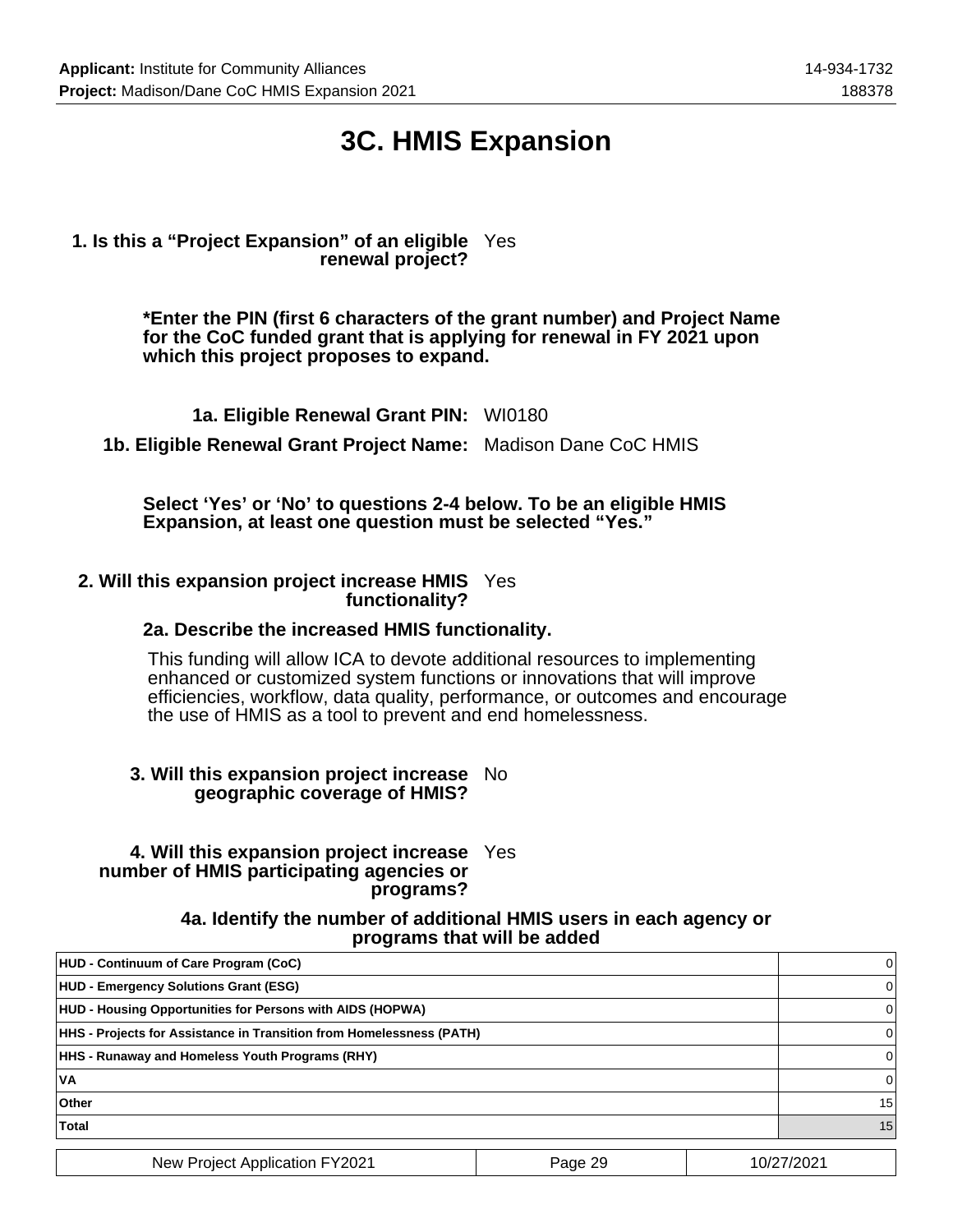## **4A. HMIS Standards**

- **1. Is the HMIS currently programmed to** Yes **collect all Universal Data Elements (UDEs) as set forth in the 2020 HMIS Data Standard Notice?**
- **2. Does HMIS produce all HUD-required** Yes **reports and provide data needed for HUD reporting? (i.e., Annual Performance Reports, Annual Homeless Assessment table shells (Logitudinal System Analysis), data for CAPER/ESG reporting, SPM and Data Quality Table, etc).**
	- **3. Is your HMIS capable of generating all** Yes **reports required by Federal partners including HUD, VA, and HHS?**
	- **4. Does HMIS provide the CoC with an** Yes **unduplicated count of program participants receiving services in the CoC?**
- **5. Is there a staff person responsible for insuring the HMIS implementation meets all privacy and security standards as required by HUD and other federal partners?** Yes
	- **6. Does your organization conduct a** Yes **background check for all employees who access and view HMIS data?**
	- **7. Does the HMIS Lead conduct Privacy and** Yes **Security Training and follow up on privacy and security standards?**
- **8. Do you have a process in place to remove** Yes **licenses for former users who no longer need access to HMIS (e.g. leave their job, fired)**
	- **8a. How long does it take to remove user licenses for former HMIS users?** Within 24 hours

| ∤מ∩כ<br>'vew<br>. OIAC<br>ADDIICATION<br>∪∠<br>. | апе<br>: וכ | $10^r$<br>ירזכ<br>$\overline{\mathbf{u}}$ |
|--------------------------------------------------|-------------|-------------------------------------------|
|                                                  |             |                                           |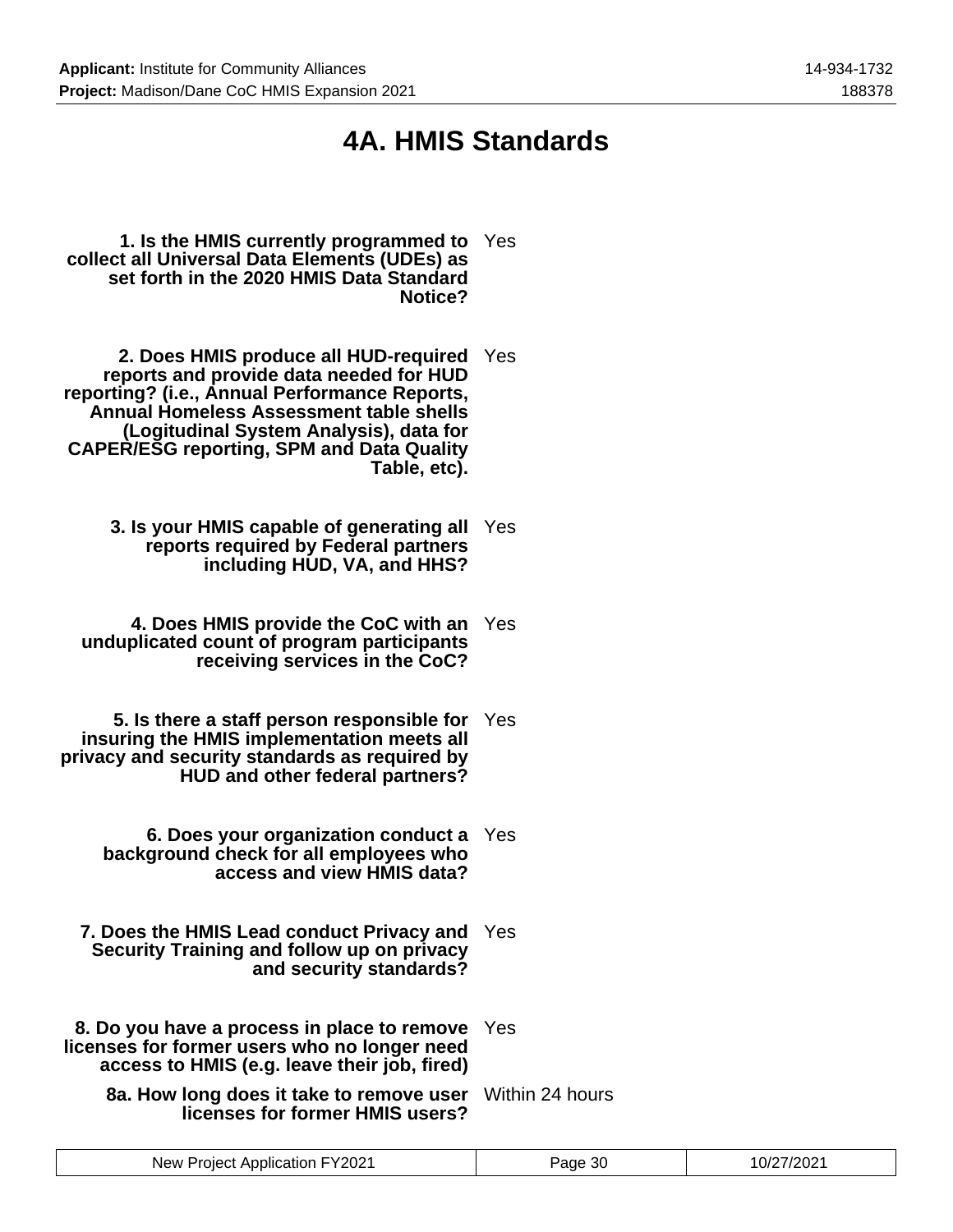## **4B. HMIS Training**

#### **Indicate the last training date or proposed training date for each HMIS training, as applicable.**  $\overline{1}$

| <b>Activity</b>                             | Enter date of last training or<br>proposed next training<br>(mm/yyyy) |
|---------------------------------------------|-----------------------------------------------------------------------|
| <b>Basic Computer Training</b>              | 09/2021                                                               |
| <b>HMIS Software Training for Sys Admin</b> | 09/2021                                                               |
| <b>HMIS Software Training</b>               | 09/2021                                                               |
| <b>Data Quality Training</b>                | 09/2021                                                               |
| <b>Security Training</b>                    | 10/2021                                                               |
| <b>Privacy/Ethics Training</b>              | 10/2021                                                               |
| <b>HMIS PIT Count Training</b>              | 01/2022                                                               |
| Other (must specify)                        |                                                                       |
|                                             |                                                                       |
|                                             |                                                                       |
|                                             |                                                                       |

| New Project Application FY2021 | <sup>5</sup> age 31 | 10/27/2021 |
|--------------------------------|---------------------|------------|
|--------------------------------|---------------------|------------|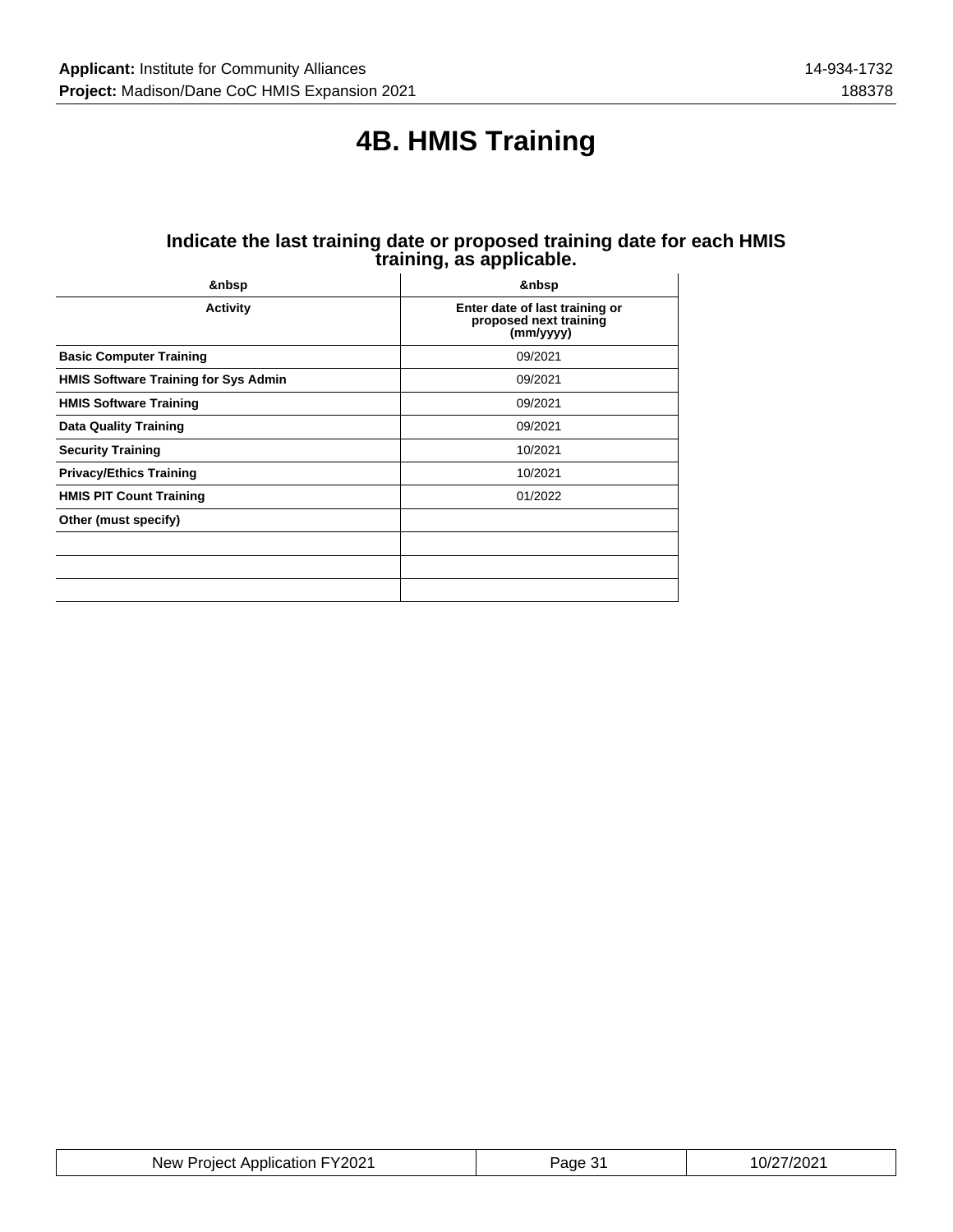## **6A. Funding Request**

- **1. Will it be feasible for the project to be** Yes **under grant agreement by September 15, 2023?**
- **2. What type of CoC funding is this project** Reallocation **applying for in this CoC Program Competition?**
- **3. Does this project propose to allocate funds** No **according to an indirect cost rate?**
	- **4. Select a grant term:** 1 Year

**HMIS**  $\times$ 

**6. If conditionally awarded, is this project** No **requesting an initial grant term greater than 12 months? (13 to 18 months)**

| New Project Application FY2021 | Page 32 | 10/27/2021 |
|--------------------------------|---------|------------|
|--------------------------------|---------|------------|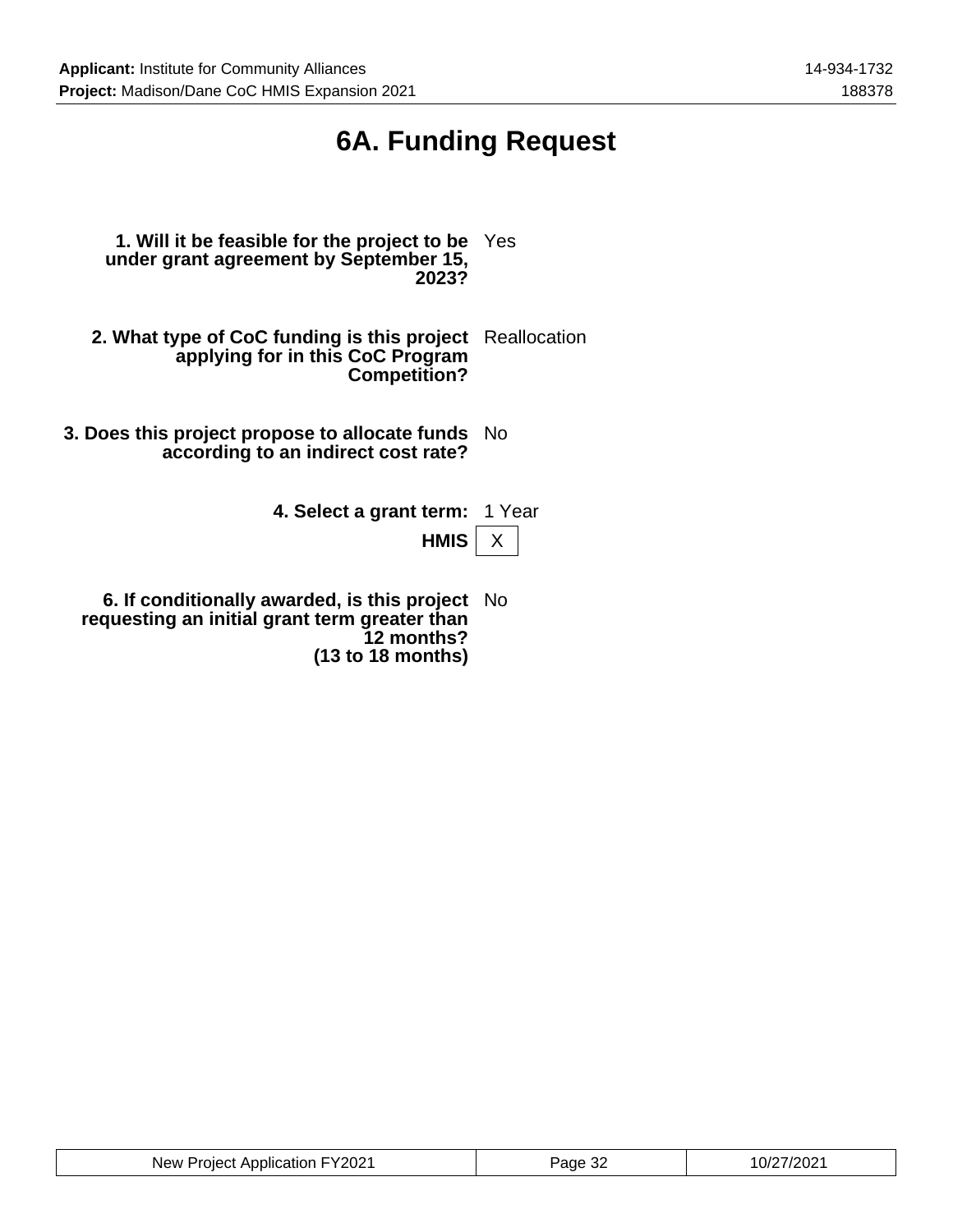## **6H. HMIS Budget**

### **Instructions:**

 Enter the quantity and total budget request for each HMIS cost. The request entered should be equivalent to the cost of one year of the relevant HMIS activity. The system populates a list of eligible costs associated with the implementation of an HMIS and for which CoC funds can be requested.

 Quantity Detail: This is a required field. A quantity AND description must be entered for each requested cost. Enter the quantity in detail (eg. .75 FTE hours and benefits for staff, utility types, monthly allowance for food and supplies) for each HMIS cost for which funding is being requested. Please note that simply stating "1FTE" is NOT providing "Quantity AND Detail" and restricts understanding of what is being requested. Failure to enter adequate "Quantity AND Detail" may result in conditions being placed on the award and a delay of grant funding.

 Annual Assistance Requested: This is a required field. For each grant year, enter the amount funds requested for each activity.

 Total Annual Assistance Requested: This field is automatically calculated based on the sum of the annual assistance requests entered for each activity.

 Grant term: This field is populated based on the grant term selected on Screen "6A. Funding Request" and will be read only.

 Total Request for Grant Term: This field is automatically calculated based on the total amount requested for each eligible cost multiplied by the grant term.

All total fields will be calculated once the required field has been completed and saved.

 Additional Resources can be found at the HUD Exchange: https://www.hudexchange.info/e-snaps/guides/coc-program-competition-resources

### **A quantity AND description must be entered for each requested cost.**

| <b>Eligible Costs</b>                     | <b>Quantity AND Description</b><br>(max 400 characters)                    | <b>Annual Assistance</b><br><b>Requested</b> |
|-------------------------------------------|----------------------------------------------------------------------------|----------------------------------------------|
| 1. Equipment                              |                                                                            |                                              |
| 2. Software                               |                                                                            |                                              |
| 3. Services                               |                                                                            |                                              |
| 4. Personnel                              | .6 FTE System Administration, 1.0 Data Analyst Salary, Wage,<br>and Fringe | \$116,530                                    |
| 5. Space & Operations                     | Office Rent, Agency Operations                                             | \$5,970                                      |
| <b>Total Annual Assistance Requested:</b> |                                                                            | \$122,500                                    |
| <b>Grant Term:</b>                        |                                                                            | 1 Year                                       |
| <b>Total Request for Grant Term:</b>      |                                                                            | \$122,500                                    |

### **Click the 'Save' button to automatically calculate totals.**

| New Project Application FY2021 | Page 33 | 10/27/2021 |
|--------------------------------|---------|------------|
|--------------------------------|---------|------------|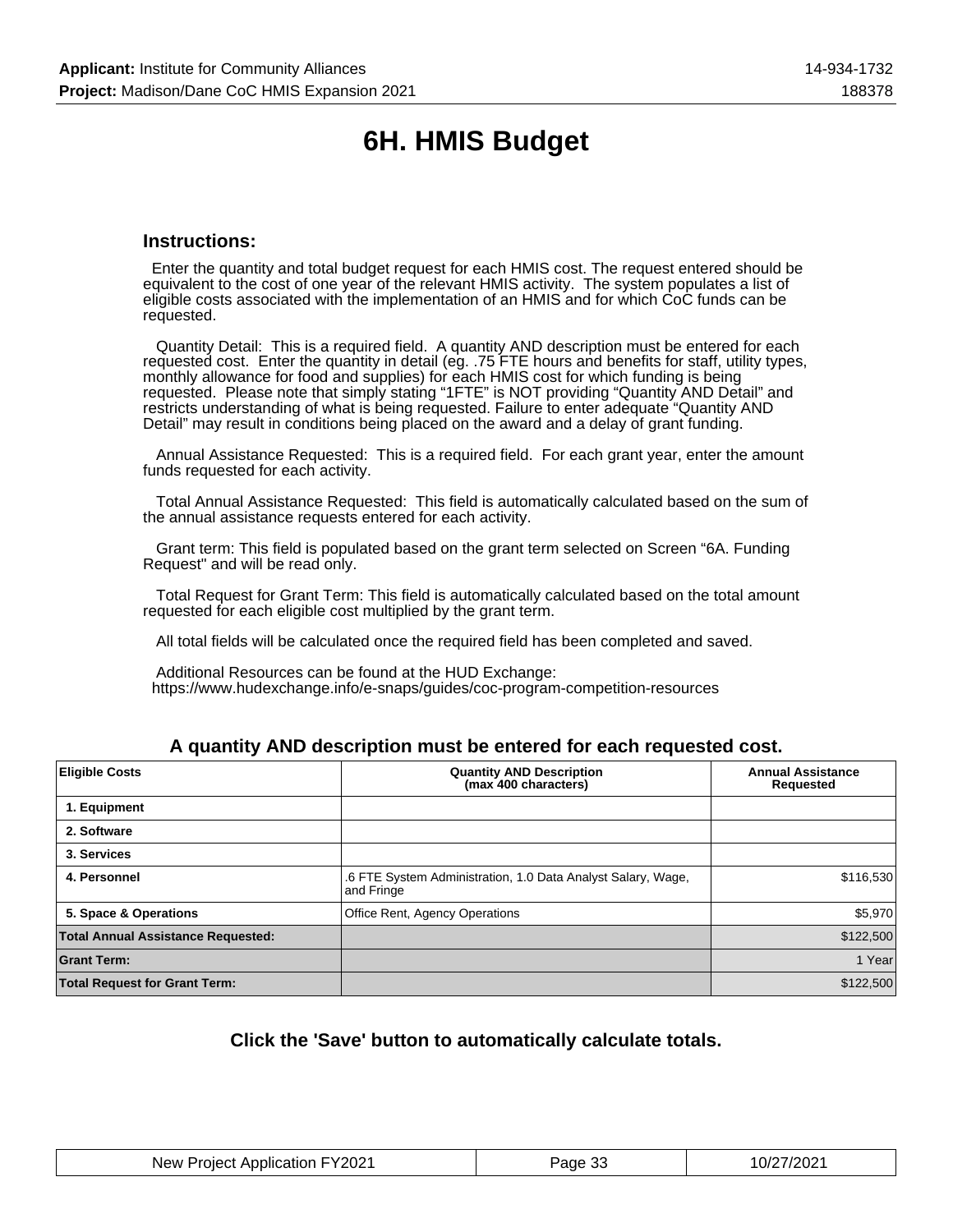## **6I. Sources of Match**

**The following list summarizes the funds that will be used as Match for this project. To add a Match source to the list, select the icon. To view or update a Match source already listed, select the icon.**

## **Summary for Match**

| <b>Total Amount of Cash Commitments:</b>    | \$32,738         |
|---------------------------------------------|------------------|
| <b>Total Amount of In-Kind Commitments:</b> | \$0 <sub>1</sub> |
| <b>Total Amount of All Commitments:</b>     | ا32,738          |

#### **1. Will this project generate program income described in 24 CFR 578.97 to use as Match for this project?** No

| <b>Type</b> | <b>Source</b> | Name of Source | <b>Amount of Commitments</b> |
|-------------|---------------|----------------|------------------------------|
| Cash        | Private       | Agency Fees    | \$32,738                     |

| New Project Application FY2021 | Page 34 | 10/27/2021 |
|--------------------------------|---------|------------|
|--------------------------------|---------|------------|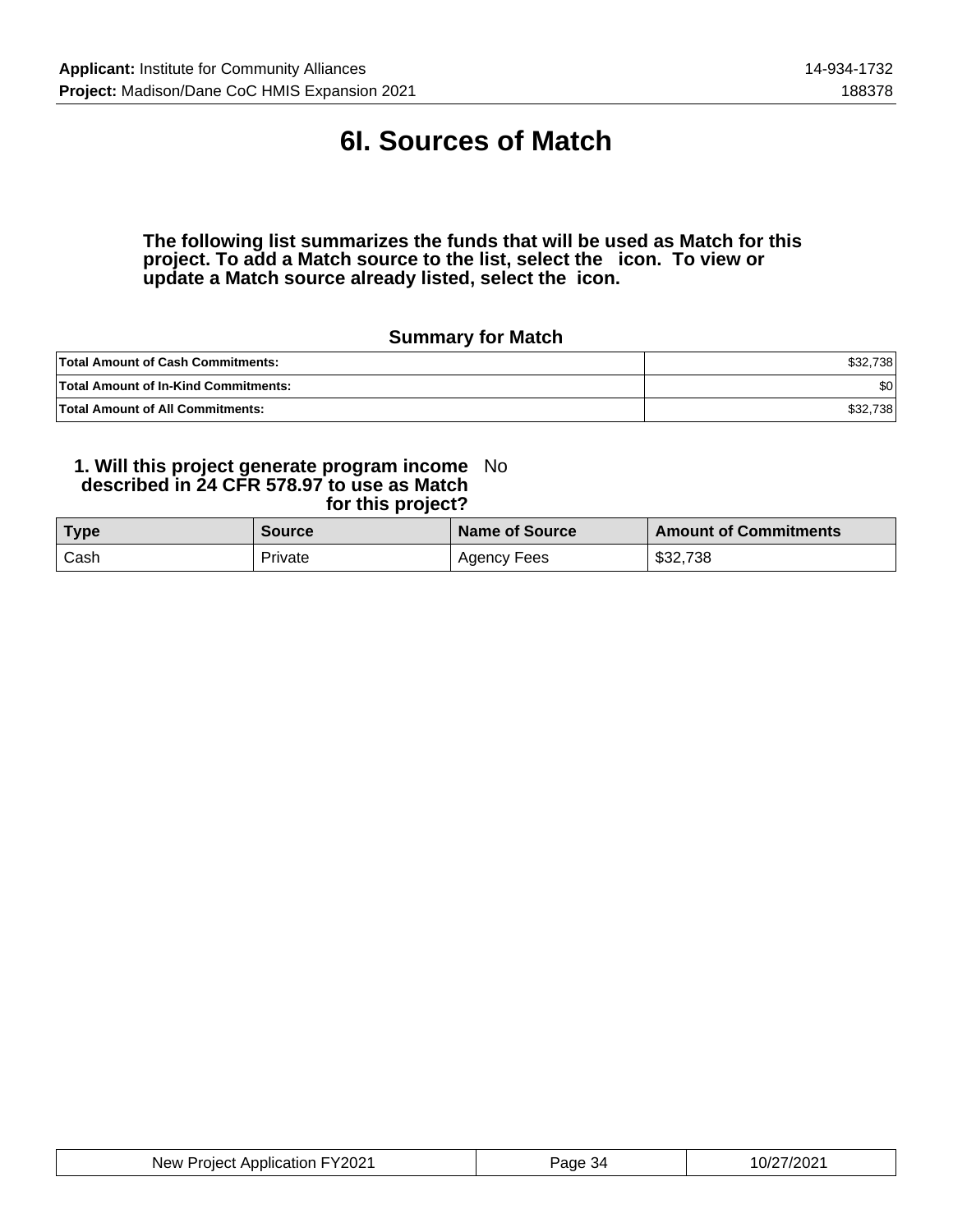## **Sources of Match Detail**

| 1. Type of Match commitment: Cash                                                                                       |  |
|-------------------------------------------------------------------------------------------------------------------------|--|
| 2. Source: Private                                                                                                      |  |
| 3. Name of Source: Agency Fees<br>(Be as specific as possible and include the<br>office or grant program as applicable) |  |
| 4. Amount of Written Commitment: \$32,738                                                                               |  |

| New Project Application FY2021 | Page 35 | 10/27/2021 |
|--------------------------------|---------|------------|
|--------------------------------|---------|------------|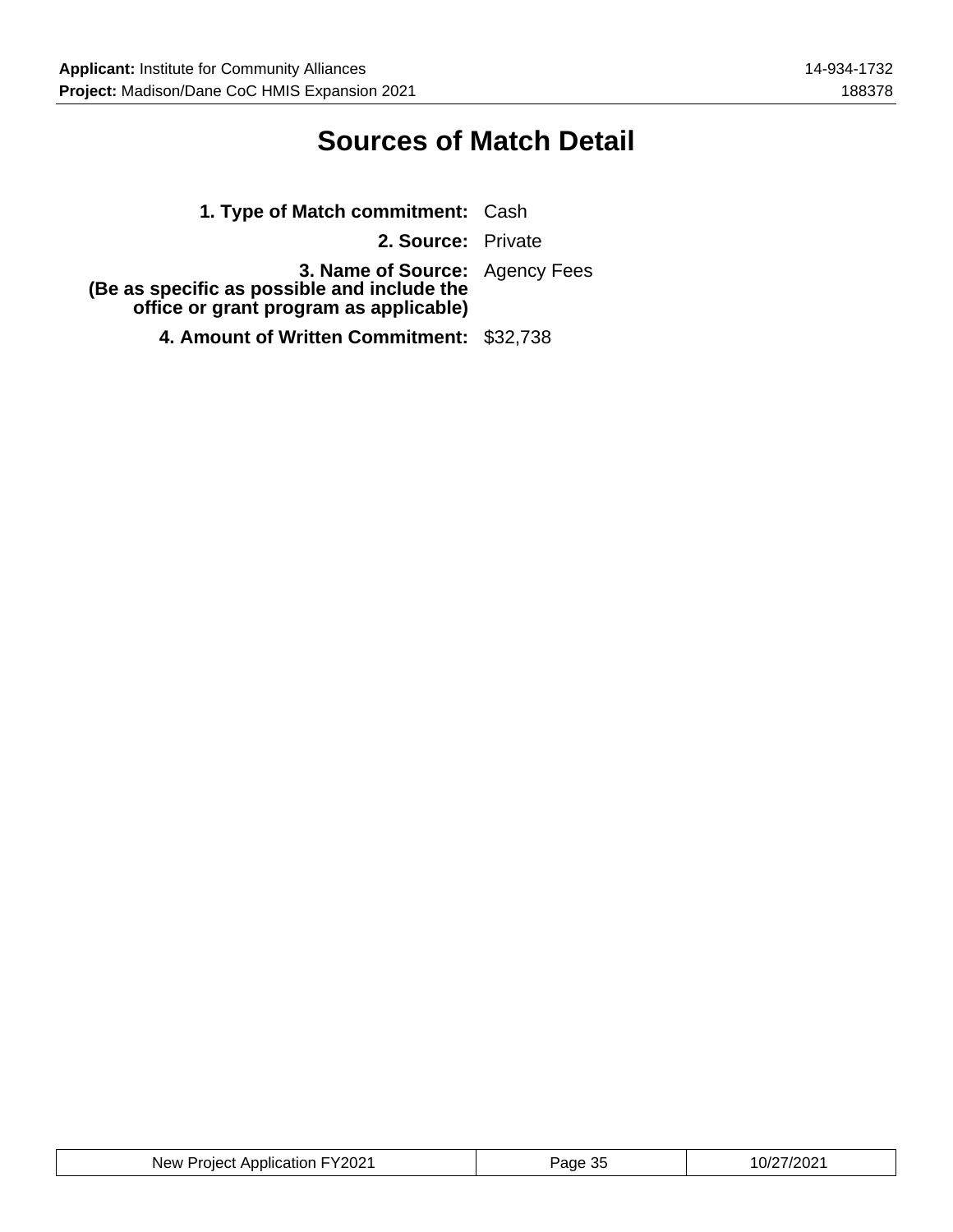## **6J. Summary Budget**

**The following information summarizes the funding request for the total term of the project. However, administrative costs can be entered in 8. Admin field below.**

| <b>Eligible Costs</b>                              | <b>Annual Assistance</b><br><b>Requested</b><br>(Applicant) | <b>Grant Term</b><br>(Applicant) | <b>Total Assistance</b><br>Requested<br>for Grant Term<br>(Applicant) |
|----------------------------------------------------|-------------------------------------------------------------|----------------------------------|-----------------------------------------------------------------------|
| 1a. Acquisition                                    |                                                             |                                  | \$0                                                                   |
| 1b. Rehabilitation                                 |                                                             |                                  | \$0                                                                   |
| <b>1c. New Construction</b>                        |                                                             |                                  | \$0                                                                   |
| 2a. Leased Units                                   | \$0                                                         | 1 Year                           | \$0                                                                   |
| 2b. Leased Structures                              | \$0                                                         | 1 Year                           | \$0                                                                   |
| 3. Rental Assistance                               | \$0                                                         | 1 Year                           | \$0                                                                   |
| 4. Supportive Services                             | \$0                                                         | 1 Year                           | \$0                                                                   |
| 5. Operating                                       | \$0                                                         | 1 Year                           | \$0                                                                   |
| 6. HMIS                                            | \$122,500                                                   | 1 Year                           | \$122,500                                                             |
| 7. Sub-total Costs Requested                       |                                                             |                                  | \$122,500                                                             |
| 8. Admin<br>(Up to 10%)                            |                                                             |                                  | \$8,450                                                               |
| 9. Total Assistance<br><b>Plus Admin Requested</b> |                                                             |                                  | \$130,950                                                             |
| 10. Cash Match                                     |                                                             |                                  | \$32,738                                                              |
| 11. In-Kind Match                                  |                                                             |                                  | \$0                                                                   |
| 12. Total Match                                    |                                                             |                                  | \$32,738                                                              |
| 13. Total Budget                                   |                                                             |                                  | \$163,688                                                             |

**Click the 'Save' button to automatically calculate totals.**

| New Project Application FY2021 | <sup>D</sup> age 36 | 10/27/2021 |
|--------------------------------|---------------------|------------|
|--------------------------------|---------------------|------------|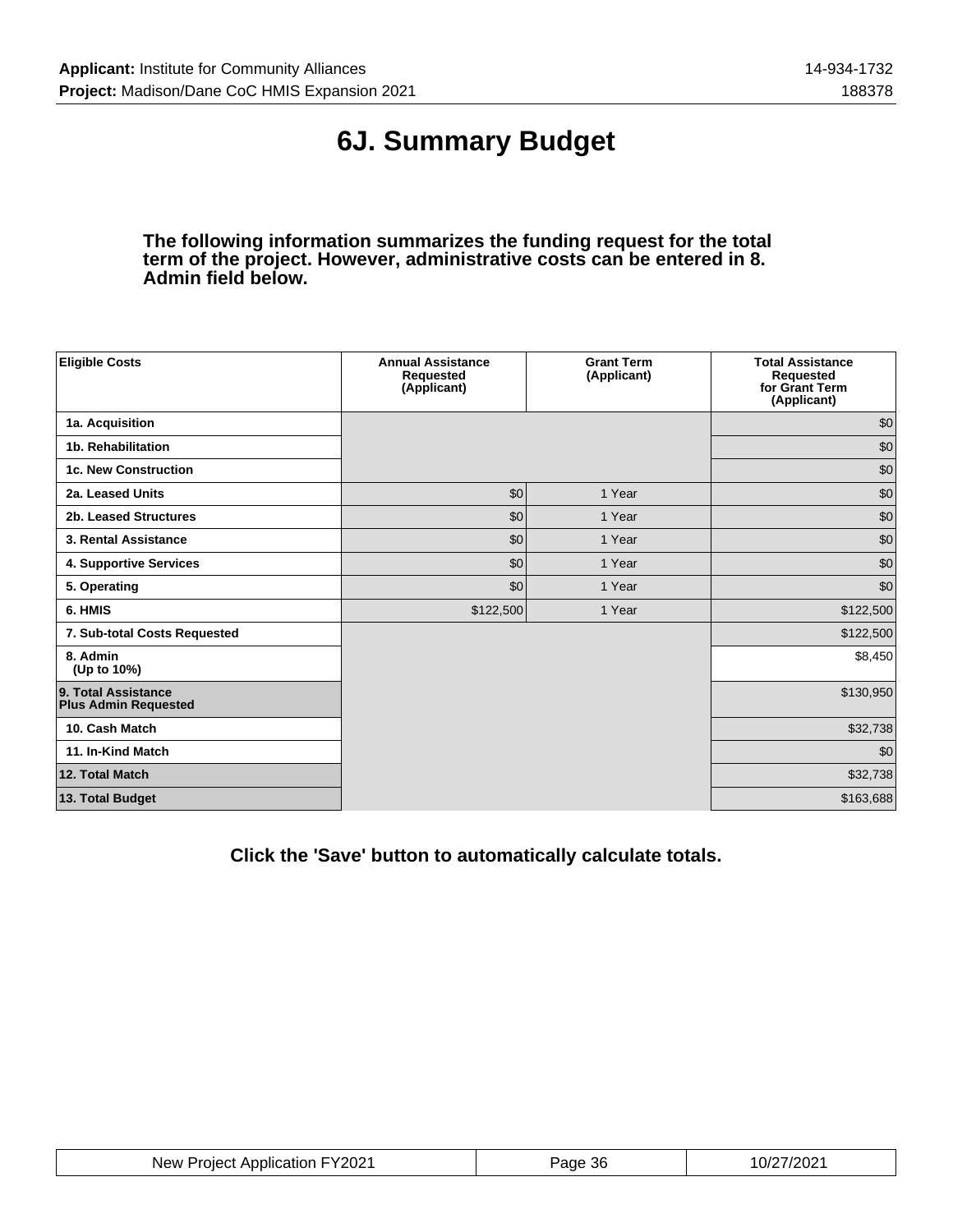# **7A. Attachment(s)**

| <b>Document Type</b>                       | <b>Required?</b> | <b>Document Description</b> | Date Attached |
|--------------------------------------------|------------------|-----------------------------|---------------|
| 1) Subrecipient Nonprofit<br>Documentation | <b>No</b>        |                             |               |
| 2) Other Attachment(s)                     | No               |                             |               |
| 3) Other Attachment(s)                     | No               |                             |               |

| New Project Application FY2021 | Page 37 | 10/27/2021 |
|--------------------------------|---------|------------|
|--------------------------------|---------|------------|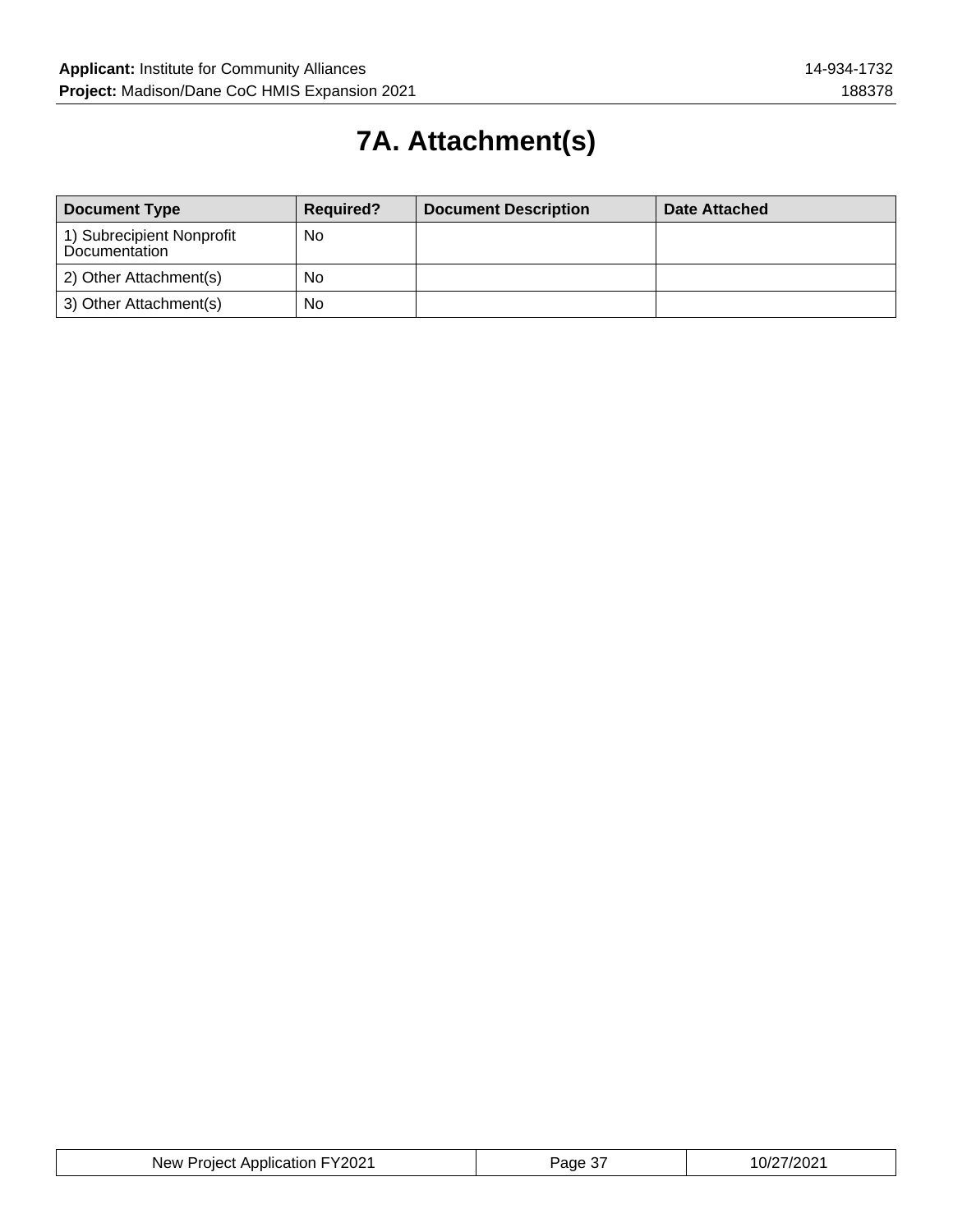## **Attachment Details**

**Document Description:**

## **Attachment Details**

**Document Description:**

## **Attachment Details**

**Document Description:**

| New Project Application FY2021 | <sup>⊃</sup> aɑe 38 | 10/27/2021 |
|--------------------------------|---------------------|------------|
|--------------------------------|---------------------|------------|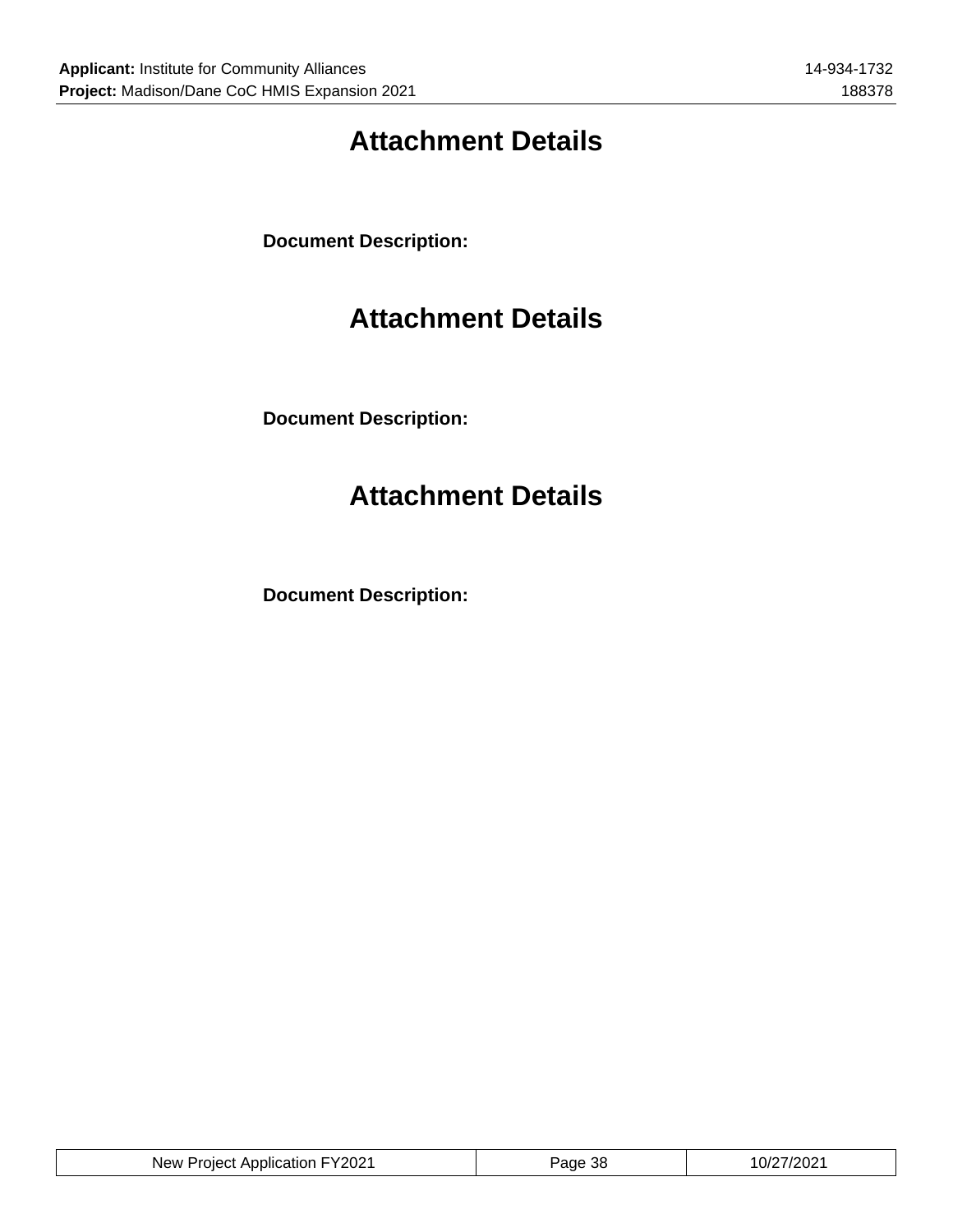## **7D. Certification**

## **A. For all projects: Fair Housing and Equal Opportunity**

It will comply with Title VI of the Civil Rights Act of 1964 (42 U.S.C. 2000(d)) and regulations pursuant thereto (Title 24 CFR part I), which state that no person in the United States shall, on the ground of race, color or national origin, be excluded from participation in, be denied the benefits of, or be otherwise subjected to discrimination under any program or activity for which the applicant receives Federal financial assistance, and will immediately take any measures necessary to effectuate this agreement. With reference to the real property and structure(s) thereon which are provided or improved with the aid of Federal financial assistance extended to the applicant, this assurance shall obligate the applicant, or in the case of any transfer, transferee, for the period during which the real property and structure(s) are used for a purpose for which the Federal financial assistance is extended or for another purpose involving the provision of similar services or benefits.

It will comply with the Fair Housing Act (42 U.S.C. 3601-19), as amended, and with implementing regulations at 24 CFR part 100, which prohibit discrimination in housing on the basis of race, color, religion, sex, disability, familial status or national origin.

It will comply with Executive Order 11063 on Equal Opportunity in Housing and with implementing regulations at 24 CFR Part 107 which prohibit discrimination because of race, color, creed, sex or national origin in housing and related facilities provided with Federal financial assistance.

It will comply with Executive Order 11246 and all regulations pursuant thereto (41 CFR Chapter 60-1), which state that no person shall be discriminated against on the basis of race, color, religion, sex or national origin in all phases of employment during the performance of Federal contracts and shall take affirmative action to ensure equal employment opportunity. The applicant will incorporate, or cause to be incorporated, into any contract for construction work as defined in Section 130.5 of HUD regulations the equal opportunity clause required by Section 130.15(b) of the HUD regulations.

It will comply with Section 3 of the Housing and Urban Development Act of 1968, as amended (12 U.S.C. 1701(u)), and regulations pursuant thereto (24 CFR Part 135), which require that to the greatest extent feasible opportunities for training and employment be given to lower-income residents of the project and contracts for work in connection with the project be awarded in substantial part to persons residing in the area of the project.

It will comply with Section 504 of the Rehabilitation Act of 1973 (29 U.S.C. 794), as amended, and with implementing regulations at 24 CFR Part 8, which prohibit discrimination based on disability in Federally-assisted and conducted programs and activities.

It will comply with the Age Discrimination Act of 1975 (42 U.S.C. 6101-07), as amended, and implementing regulations at 24 CFR Part 146, which prohibit discrimination because of age in projects and activities receiving Federal financial assistance.

| New Project Application FY2021 | Page 39 | 10/27/2021 |
|--------------------------------|---------|------------|
|--------------------------------|---------|------------|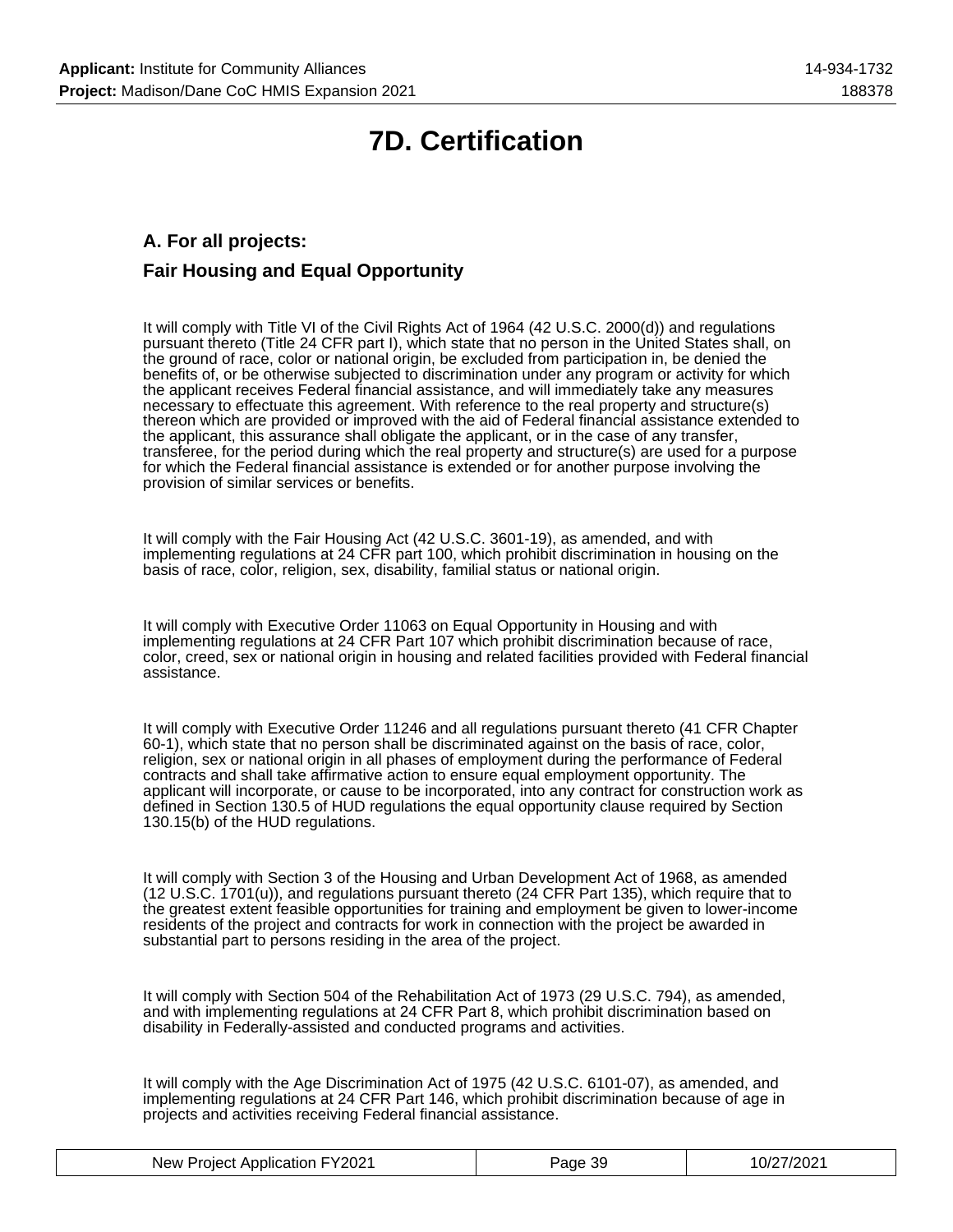It will comply with Executive Orders 11625, 12432, and 12138, which state that program participants shall take affirmative action to encourage participation by businesses owned and operated by members of minority groups and women.

If persons of any particular race, color, religion, sex, age, national origin, familial status, or disability who may qualify for assistance are unlikely to be reached, it will establish additional procedures to ensure that interested persons can obtain information concerning the assistance.

It will comply with the reasonable modification and accommodation requirements and, as appropriate, the accessibility requirements of the Fair Housing Act and section 504 of the Rehabilitation Act of 1973, as amended.

### **Additional for Rental Assistance Projects:**

If applicant has established a preference for targeted populations of disabled persons pursuant to 24 CFR part 578 or 24 CFR 582.330(a), it will comply with this section's nondiscrimination requirements within the designated population.

## **B. For non-Rental Assistance Projects Only.**

### **15-Year Operation Rule.**

Applicants receiving assistance for acquisition, rehabilitation or new construction: The project will be operated for no less than 15 years from the date of initial occupancy or the date of initial service provision for the purpose specified in the application.

### **1-Year Operation Rule.**

Applicants receiving assistance for supportive services, leasing, or operating costs but not receiving assistance for acquisition, rehabilitation, or new construction: The project will be operated for the purpose specified in the application for any year for which such assistance is provide

### **Where the applicant is unable to certify to any of the statements in this certification, such applicant shall provide an explanation.**

**Name of Authorized Certifying Official:** David Discher

**Date:** 10/27/2021

**Title:** Chief Executive Officer

**Applicant Organization:** Institute for Community Alliances

**PHA Number (For PHA Applicants Only):**

| I certify that I have been duly authorized by<br>the applicant to submit this Applicant         | X |  |
|-------------------------------------------------------------------------------------------------|---|--|
| Certification and to ensure compliance. I am<br>aware that any false, ficticious, or fraudulent |   |  |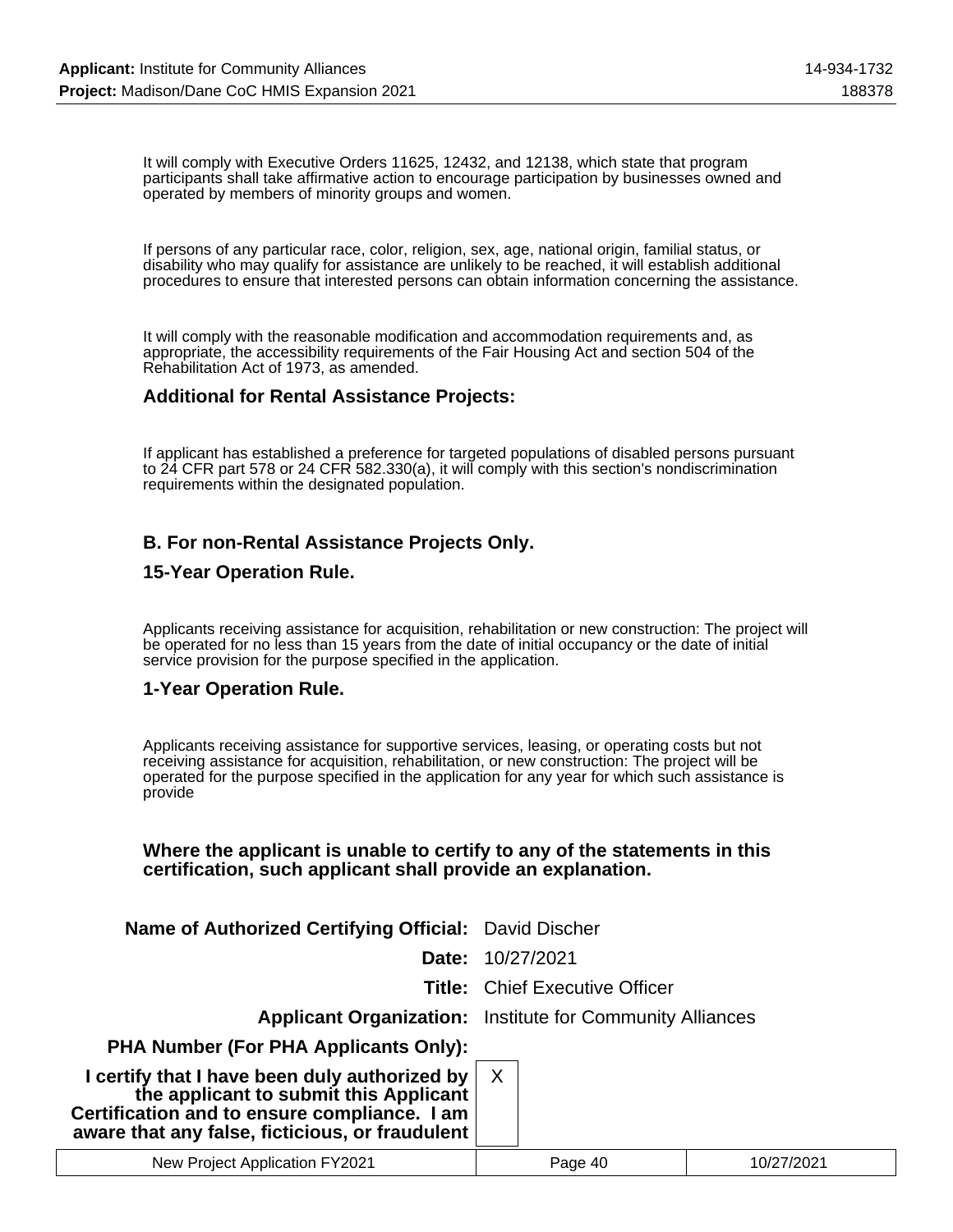**statements or claims may subject me to criminal, civil, or administrative penalties . (U.S. Code, Title 218, Section 1001).**

**Active SAM Status Requirement. I certify that our organization has an active System for Award Management (SAM) registration as required by 2 CFR 200.300(b) at the time of project application submission to HUD and will ensure this SAM registration will be renewed annually to meet this requirement.** X

| New Project Application FY2021 | Page<br><b>A</b> 1 | 10/27/2021 |
|--------------------------------|--------------------|------------|
|--------------------------------|--------------------|------------|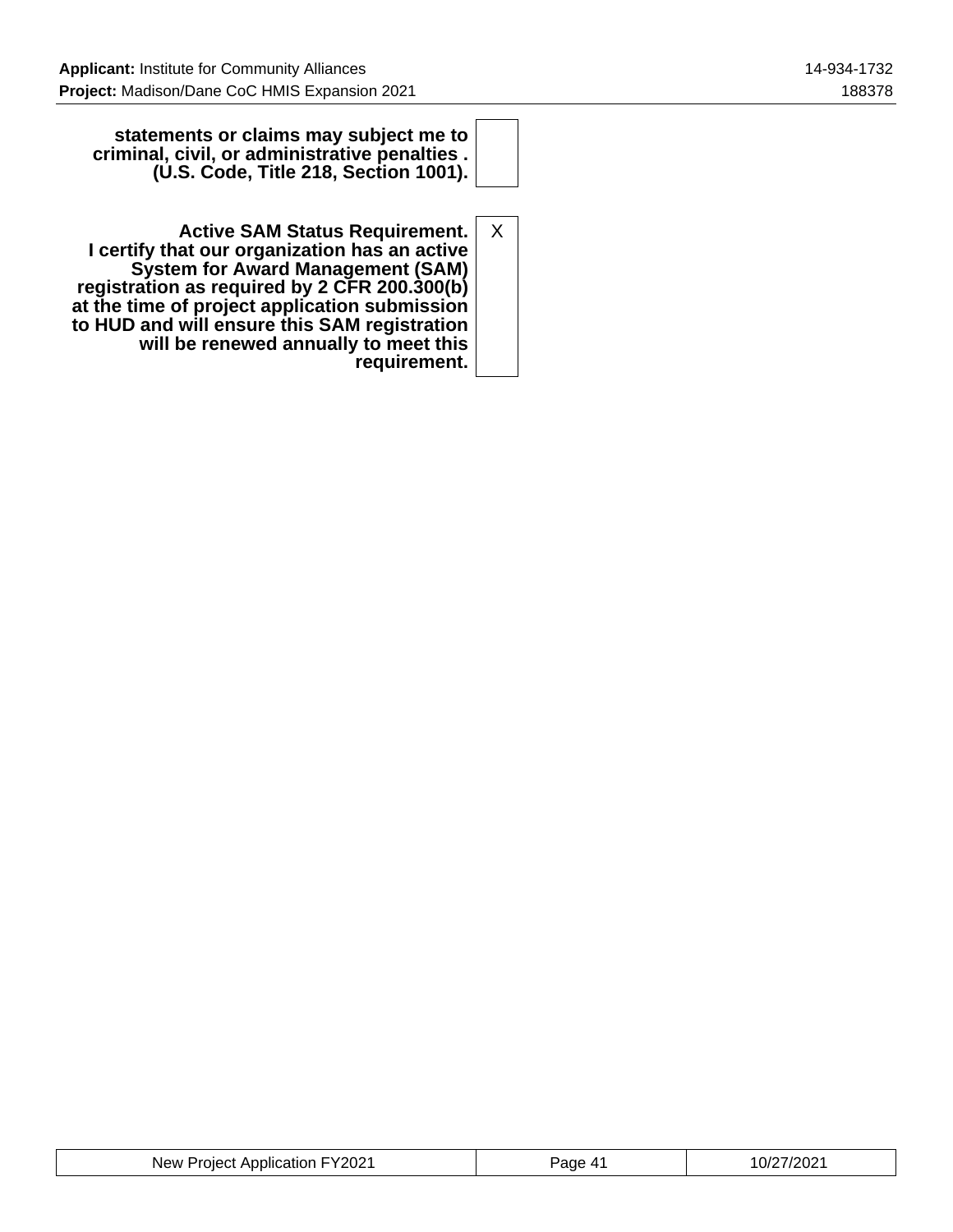## **8B. Submission Summary**

**Applicant must click the submit button once all forms have a status of Complete.**

| No Input Required |  |
|-------------------|--|
| No Input Required |  |
| No Input Required |  |
|                   |  |

| New Project Application FY2021 | Page 42 | 10/27/2021 |
|--------------------------------|---------|------------|
|--------------------------------|---------|------------|